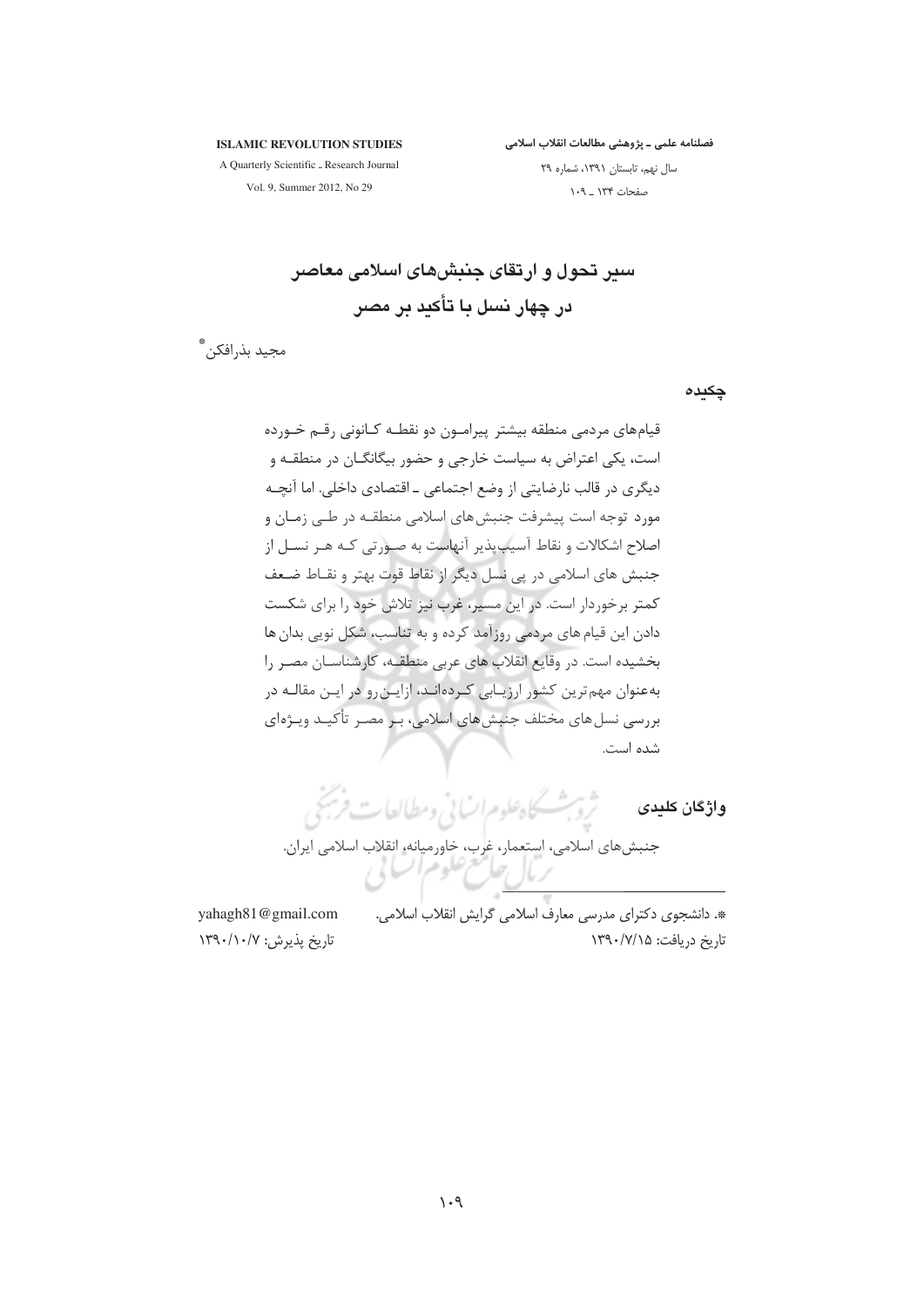#### مقدمه

خاورميانه و شمال آفريقا يكي از مراكز مهم تمدني تاريخ بشر، حوزه ظهور سه پيـامبر خـدا و دربردارنده بیشتر منابع انرژی جهان است. سابقه حضور دویستساله کشورهای اسـتعمارگر و دخالت آنها در این یهنه جغرافیایی نیز بر اهمیت این نکته تأکید دارد. کشورهای این منطقـه یس از سال ها سکون، شاهد خیزش های زنجیرهای مردمی به شـکل ناگهـانی بـود. سـرعت و شدت ظهور و موفقیت برخی از این انقلابها بهاندازهای بود که هیچ یک از تحلیـل گـران سیاسی داخلی و خارجی هنوز نتوانستهاند تبیـین و توضـیح جـامعی دربـاره چگـونگی وقـوع آنها ارائه کنند. برای درک ماهیت حقیقی این حرکتها لازم است تاریخ یـک=صـدسـاله ایـن منطقه را با محوریت ظهور و افول جنبشهای اسلامی و قیامهای مردمی، بـهصـورت گـذرا مرور كنيم.

#### تعريف مفاهدم

**۱. جنبش های اسلامی:** حرکتهای اصلاحطلبانه مردمی و سازمان یافته خواهـان تغییـر وضـع موجود به وضعي مطلوب، مطـابق بـا احكــام و دسـتورات اســلام، در ابعــاد مختلـف فكــرى، اعتقادی، سیاسی و اجتماعی، از طریق شیوههای مسالمتآمیز و غیرمسـالمتآمیـز در جوامـع اسلامی هستند. گفتنی است اراده و اعمال چنین اصلاحی، متضمن برخوردهای مختلفی میان مسلمانان اصلاحطلب و دیگران، در اشکال مختلف دولتی و غیردولتی، در حوزههـای ملـی و فراملی است. (امیری، ۱۳۸۹: ۱۳)

**٢. غرب:** منظور از «غرب» در این مقاله، کشورهای قدرتمند انگلیس، فرانسه و آمریکا بـا درنظرگرفتن تمام توان اقتصادی، فرهنگی، صنعتی، سیاسی و رسانهای آنهاست.

**۳. نسل:** مراد از یک نسل، حرکتهای همعصر و همسویی است که از روشهای مشـابه برای مقابله با مشکلات مشابه بهره می گیرند و سرنوشت مشابهی دارند.

٤. خاورمیانه: در اینجا منظور از خاورمیانه سه کشـور بـزرگ ترکیـه، مصـر، ایـران و نیـز کشورهای عربی آسیا و فلسطین است. از آنجا که یکی از ویژگی های بـارز ایـن کشـورها در قرن بیستم، وابسـتگی متقابـل سیاسـی آنهاسـت، بـی۵شـک انتخـاب یـک تعریـف فضـایی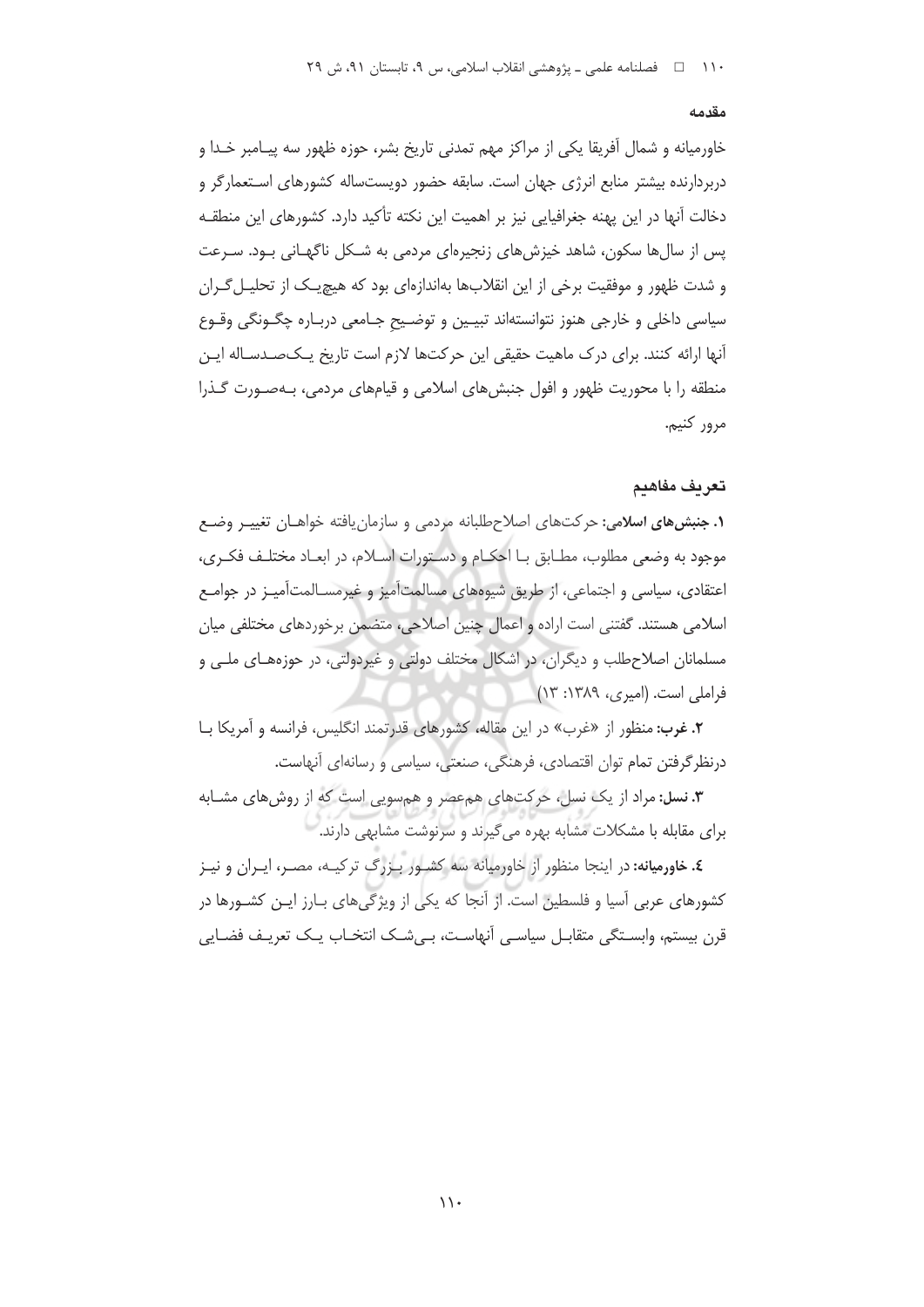سیر تحول و ارتقاء جنبشهای اسلامی معاصر در چهار نسل، با تأکید بر مصر د اس ١١١

محدودکنندهتر برای آنها جایز نیست. هرچند بعضی از کشورهای مجاور، مثل الجزایر، سودان، ليبي و حتى تونس، به حق بايد در اين منطقه گنجانده شوند. (درينيک، ۱۳۶۸: ۹)

#### نسل اول نهضتهای اسلامی و استعمارستیز

نسل اول نهضتهای اسلامی مربوط به سال های پایانی قرن نوزدهم و ابتدای قرن بیسـتم تـا بعد از جنگ جهانی اول است؛ سالهایی که ورود استعمار بـه کشـورهای اسـلامی بـه حضـور نظامی تبدیل شده است. از اواخر قرن نوزدهم امیراتوری عثمانی بهسـبب حکومـت اسـتبدادی، نظام فاسد اداری، وضع فجیع مالی و دخالت دولتهای اروپایی بهشـدت ضـعیف و هـر روز بـر بدی اوضاع آن افزوده می شد. عثمانی زمانی با داشتن قوی ترین ارتش اروپا، خطر جدی ممالک مسیحی نشین بود. اما «مرد بیمار» سال های پایانی قرن نوزدهم بـرای رهـایی از چنگـال *ه*ـای طمع روسیه، همسایه شرقی خود، که از مدتها پیش در جسم امپراتوری عثمانی فرورفتـه بـود، به فرانسه و بریتانیا روی آورد و کوشید حمایت آن دو را جلب کند. (حلبی، ۱۳۷۱: ۳۱)

از سوی دیگر، در پی بروز مشکلات معیشتی و مدیریتی و ظلم و ستم والیان عثمانی، مشروعیت اسلامی و مقبولیت مردمی خلافت سلطان از دست رفته بود. نظام سیاسـی حـاکم بهحدی از مذهب فاصله گرفته بود که از بیعت و وفاداری تعداد کمی از مسلمانان برخـوردار بود. طبقات حاکم نیز اراده جنگیدن را از دست داده بودند و نخبگان جهان اسلام با توجه بـه رکود نسبی جوامع خویش در مقایسه با رشد شگفتانگیز تمدن غرب بـا رغبـت تمـام آمـاده پذیرش حضور مستقیم دولتهای غربی و استعمار گر بهعنوان یک امر اجتنـابiلیـذیر بودنـد. (صديقى، ١٣٧۵: ۵۶)

یک. هجمه غرب به سرزمینهای اسلامی اسلامی استفادها تمدن جدید غرب در سه سده توانست قدرت علمی، اقتصادی، نظامی و تکنولوژیک خود را از مرزهای اروپا فراتر ببرد؛ دریاها و اقیانوس ها و قارهها را طی کند و برای کشف سرزمین هـای جدید، بهمنظور تأمین منابع اولیه تولید و بازار فروش کالاهایش کشورگشـایی کنـد. در سـال ۱۷۹۸ لشکر فرانسه به فرماندهی ناپلئون بنایارت، مصر را که بخش بزرگی از ممالک عثمانی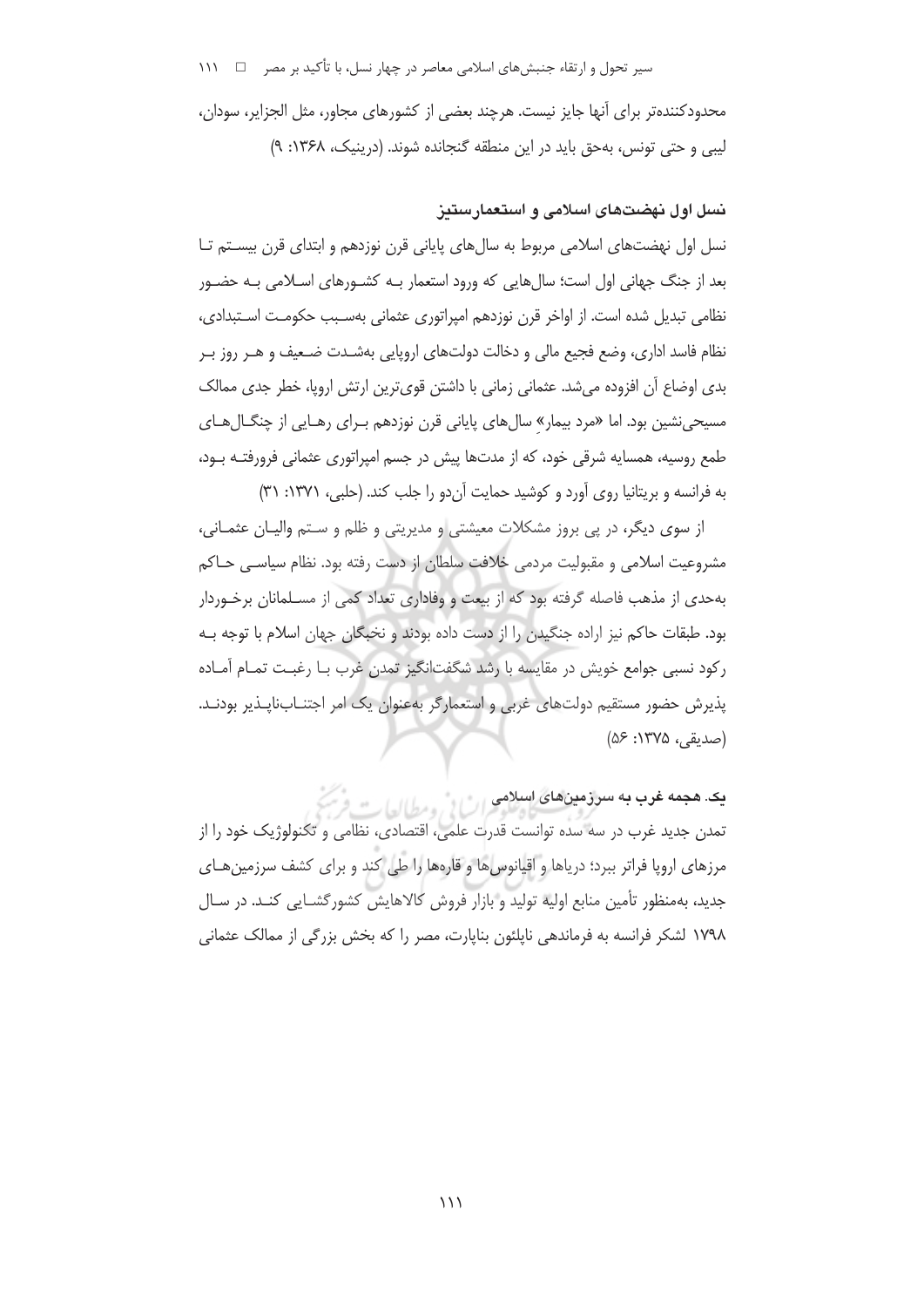بود، جدا کرد. در نیمه دوم قرن نوزدهم الجزایر (در سال ۱۸۳۰) و تونس (در سال ۱۸۸۱) نیز مستعمره فرانسه شدند. (درینیک، ۱۳۶۸: ۴۰)

اروپای مسیحی بهویژه انگلستان و فرانسه در مقابل برخی کمک&ای مالی و نظـامی بـه دولت عثماني، حق کاپيتولاسيون، حق سرپرستي اتبـاع مسـيحي عثمـاني در بالکـان و حـق حذف تعرفه گمرکی برای صدور کالاهای خود به سراسر امپراتوری را از خلیفه دریافت کردند. سوریه و لبنان بعد از جنگ جهانی اول به همین ترتیب تحت سلطه فرانسه درآمدند. مصـر و سودان \_ که تا نیمه قرن بیستم یک کشور بودند \_ در سـال ۱۸۸۲ بـه مسـتعمرات انگلـیس اضافه شدند. (منسفیلد، ۱۳۸۳: ۱۱۴) لیبی نیز در سال ۱۹۱۲ به اشغال ایتالیا درآمد.

منابع اولیه از ممالک عثمانی به قیمت ارزان به اروپا صادر می شد و کالاهای اروپایی بـا قیمتهایی ارزانتر از قیمت همان کالا در داخل، با کیفیت بهتر وارد کشور میشد. اجـرای پروژههای عمرانی و زیربنایی در قراردادهایی عمده بـا متخصصـان اروپـایی بسـته مـی شـد؛ هرچند در ابتدا افق هایی را مانند راهآهن و تلگراف و اسلحهسازی نشان میداد، ولی در ادامه، کار به جایی رسید که مدیریت منابع مالی کشور تحت نظارت و سیطره دولتهای اروپایی درآمد. دولت عثمانی با گرفتن قرضه و وام برای تأمین هزینههای ایـن طـرحهـا و بـا فسـاد اقتصادی و سیاسی باعث شد سنگینی بازپرداخت این بدهکاریهـا بـا مالیـاتهـای مردمـی صورت گیرد. نظام کاپیتولاسیون نیز ایجاب می کرد که بخش بزرگی از فعالیتهای اقتصادی سودآور در اختیار بیگانگان قرار گیرد و درنتیجه، از نظارت عثمانی ها خارج باشد. (همـان: ۸۲) ازاین٫و، مردم در زندگی ٫وزمره حضـور کارشناسـان بیگانـه و همچنـین اثـرات سـوء و فقـر مضاعف ناشی از سیاستهای تحمیلی غرب را لمس می کردند.

دو. حضور فرهنگی استعمار کے علیہ مرات فی روح کالعات پیش از حضور مستقیم ارتشهای اروپایی و زمانی که آوازه قدرت تمدنی در حـوزه صـنعت و بهداشت و علم، به همسایگان شرقی و سرزمین های اسلامی رسید، بـهدلیـل حضـور و نفـوذ استعمار، دستاوردها و افکار تمدن غرب در دولتهای اسلامی و جمعیتهای مسلمان، تفسیر وتنظيم مي شد.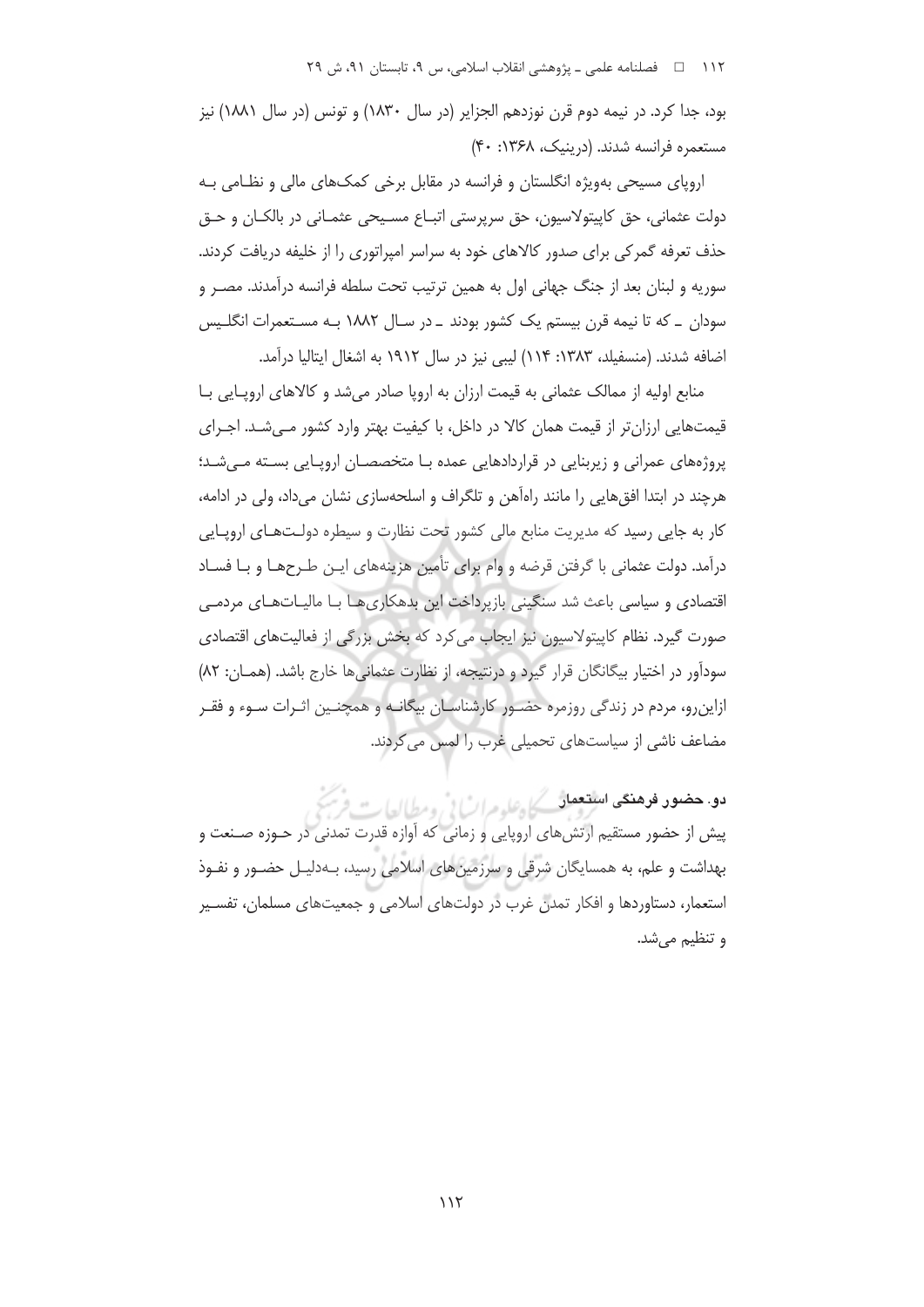مصلحان و روشنفکران عرب، بهویژه مصر، کمبی پیش از جنـگ جهـانی اول و تجزیـه عثماني، قبول مفاهيم و نهادهاي جديد را تبليغ مي كردند و مفاهيم ناسيوناليســم، دموكراســي پارلمانی، احزاب و روزنامهها پس از جنگ جهانی اول بهتدریج جای وفـاداری هـا و نهادهـای سنتی را گرفتند. (خدوری، ۱۳۶۶: ۳)

در ایران و در قلمرو عثمانی جریـانهـای نخبگـانی بـهوجـود آمـده بودنـد کـه خواهـان مدرنسازی سیستمهای سیاسی، قضایی، نظامی و آموزشی بودند. بنابراین، استعمار از یکسو، بهدلیل ضعف مدیریتی حاکمان و عدم مقبولیت مردمی و از سوی دیگر، بهدلیل زمینهسـازی نخبگــان جدیــد کشــورهای اســلامی در پــذیرش فرهنــگ و سیاسـت غــرب، بــرای اشــغال سرزمینهای اسلامی می کوشید. (صدیقی، ۱۳۷۵: ۵۶)

سه. آغاز نهضتهای اسلامی ضد استعماری

تدين مردم منطقه در طي قرنهـا تحـت تعلـيم و تربيـت اسـلامي و سـوابق تمـدن عظـيم فاطمیان، سنوسیان و خود امیراتوری عثمانی، سطح فاخری از وطن(دوستی و بیگانهسـتیزی را در آنان بهوجود آورده بود. شروع انقلابها و مبارزات استقلال طلبانه، به آستانه جنگ جهـانی اول و حتی پیش از آن برمی گردد. مردم که از سیادت نیروهای بیگانه مسیحی به تنگ آمـده بودند، با تکیه بر نیروهای قبایل بهصورت پراکنده در سرتاسر سـرزمینهـای اسـلامی بـرای بیرون راندن استعمارگران دست به کار شدند.

اولین نسل قیامهای اسلامی در منطقه در مقابل استعمارگران، از سوی علمـا بـود. یکـی دیگر از ویژگی های حرکتهای جهادی این بود که تمامی آنها محلی و منطقهای بودنـد. بـه نظر نمی آید که این حرکتها و رهبران آن، نوعی نظام فکری ارائـه کـرده باشـند کـه علـل سقوط مسلمانان در جهان و به قدرت رسیدن کفار اروپایی را مورد توجه قرار دهد. گروههای جهادی در این دوره پراکنده و کوچک بودند و تجهیزات چندانی نداشتند. آنها تحـت رهبـری افرادی میجنگیدند که خود برگزیده بودند؛ در حالی که دشمن تحت یک رهبری متمرکز کـه به قدرتهای استعماری اروپا متصل میشد، تشکیلات مفصلی در مقیاس وسیع داشت. (همان: ۵۱)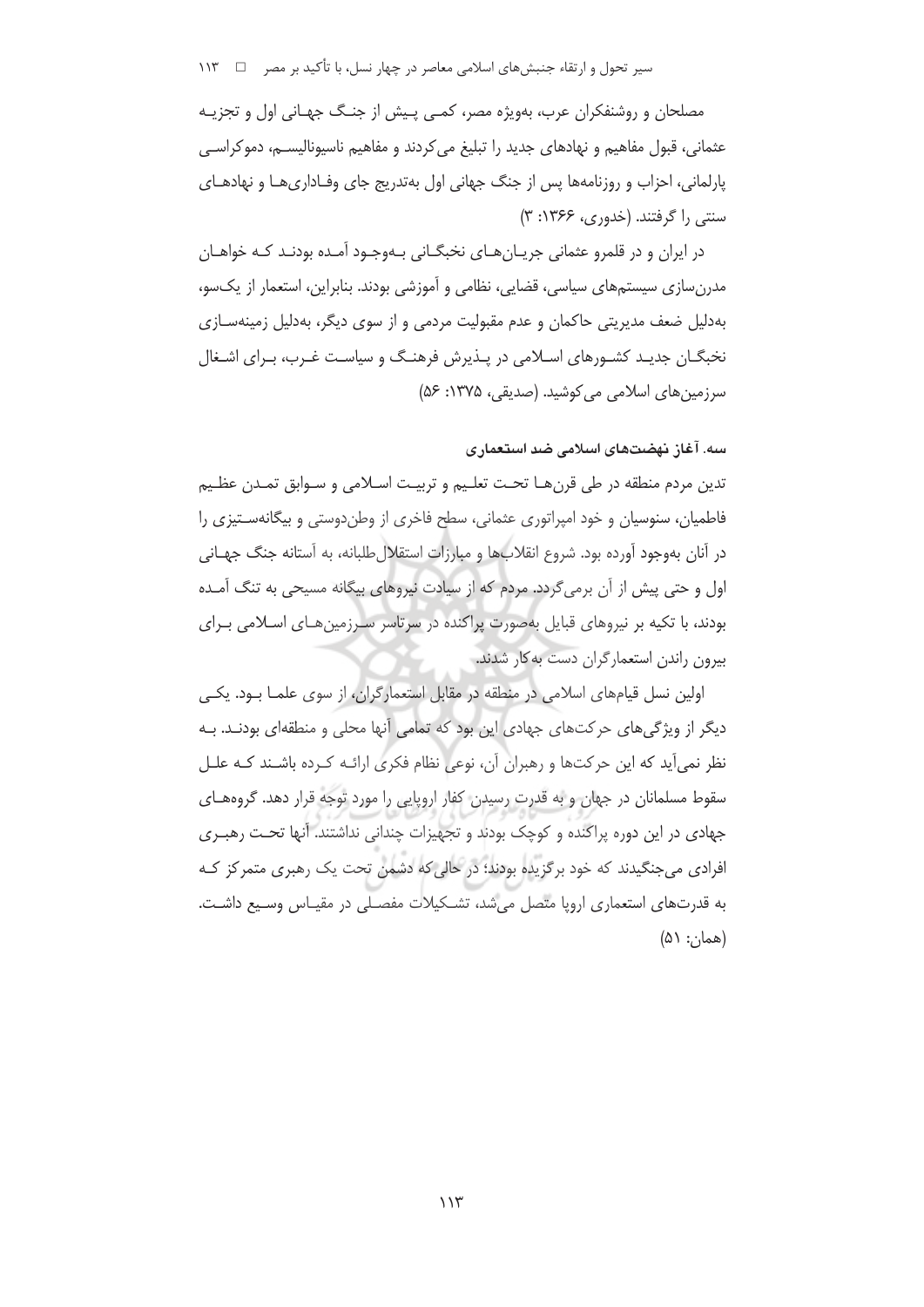«امير عبدالقادر ابن،محي الدين»، يـك روحـاني جـوان از فرقــه صــوفيهٔ قادريــه، در برابـر تجاوزگری و اشغال کشـورش توسـط قـوای فرانسـه، قیـام کـرد. وی بـا یـاری قبیلـههـای وطن پرست، از سال ۱۸۳۲ تا ۱۸۴۷ شجاعانه با سپاهیان فرانسوی جنگید. این فرمانده جـوان پرهیز کار و شجاع، برای اولین بار بر ضد کفار اعلام جهاد کرد. (آژرون، ۱۳۶۵: ۲۰)

«عمر المختار»، يكي از برجستهترين عالمان سنوسى، رهبر خانقـاه «القصـور» (واقـع در جبل الاخضر) و مشهورترین مجاهد لیبیایی بر ضد استعمارگران بود. «عمر المختـار» کـه در دامان مکتب اسلام پرورش یافته بود، تا سال ۱۹۱۱م مانند دیگر علمای خانقاهها بـه اجـرای وظایف متعارف، مشغول بود، ولی بعد از حضور استعمارگران ایتالیایی در خـاک لیبـی، سـلاح برداشت و خانقاه را به مراکز تعلیمات جهادی مسلمانان برضد سلطه بیگانگان مبدل سـاخت. (شبلی، ۱۳۷۲: ۹)

همزمان با ورود انگلستان در جنگ جهانی اول از جنوب بصره (شهر فاو) به عـراق، علمـای بصره تلگرافی خطاب به مراجع بـزرگ عـراق در نجـف، کـربلا و کـاظمین فرسـتادند و در آن خواستار حمايت از آنها در برابر انگليسے ها و شوراندن عشاير شيعهٔ عراق شدند. بنابراين، انقلابي سرتاسری با قیام همهٔ علمای شیعه و کمک عشایر شیعه به راه افتاد. (نفیسی، ۱۳۶۴: ۷۲)

در سال های ۱۹۱۹ و ۱۹۲۰ مخالفت با انگلیسی ها و فرانسـوی هـا یکـی از ویژگـی هـای اصلی جامعه مصر محسوب می شد. جنبش ملی گرایی مصر بهوسیله یک قاضی به نام «سـعد زغلول» رهبری می شد. در سال ۱۹۱۹ درگیری با انگلیسی ها حدود هزار کشته مصری برجای گذاشت. (درینیک، ۱۳۶۸: ۱۲۶)

#### چهار. مقابله استعمار با نهضتها

١. حذف فيزيكي سران فهضت ها كل عليه مراث في ومطالعا استعمار در اولین تقابل جدی خود با امت اسلامی، سران نهضتهای ضداستعماری را تبعید و یا اعدام کرد. دولت فرانسه «امیر عبدالقادر الجزایری» را که بهوسیله شاه مراکش در مرزهـا مـورد حمله قرار گرفته بود، دستگیر و به سوریه تبعید کـرد. (آژرون، ۱۳۶۵: ۲۹) دولـت ایتالیــا «عمـر المختار» را به دار آویخت و دولت انگلیس نیز «آیتالله محمدمهدی خالصه زاده» و «آیـتالله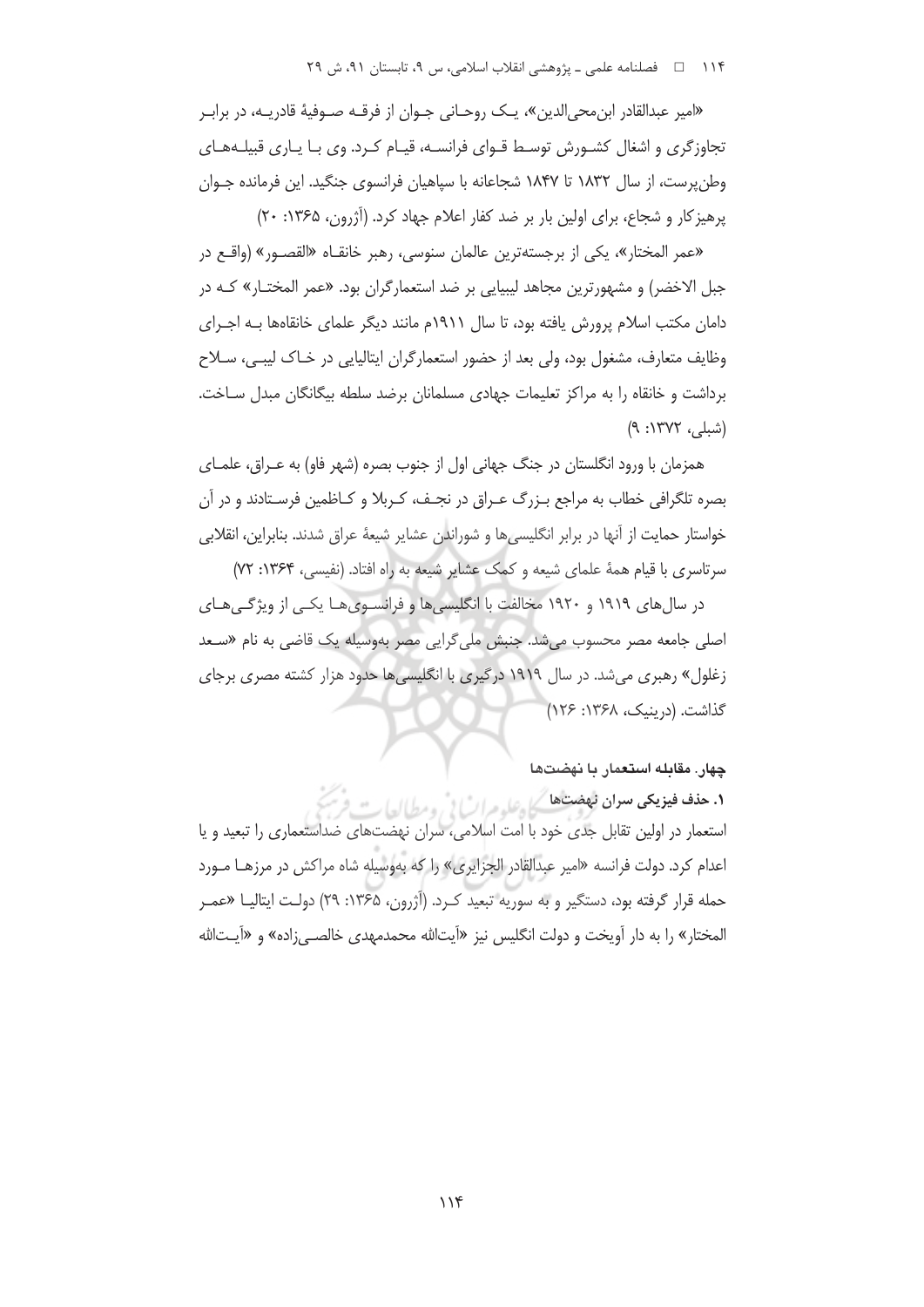## سیر تحول و ارتقاء جنبشهای اسلامی معاصر در چهار نسل، با تأکید بر مصر د سد ۱۱۵

سیدمصطفی کاشانی»، از سران نهضت شیعیان عراق را به ایران تبعیـد کـرد. «شــیخ عزالـدین قسام» رهبر مجاهدان فلسطینی بهوسیله انگلیسی ها به شهادت رسـید. قیـام «عربـی پاشـا» و «سعد زغلول» نیز با حبس و تبعید سران نهضت از سوی دولت بریتانیا در مصر مواجه شد.

# ٢. هدايت به سمت ليبرال دموكراسي استعمار در این دوره توانست نارضایتی از بی عدالتی و ناکارآمدی دولت عثمانی را به سمتی کـه می خواست هدایت کنـد. مـدیریت فکـری و سیاسـی و نظـامی غـرب، ناسیونالیسـم و لیبـرال دموکراسـی را دوای درد عقـبمانـدگی ممالـک اسـلامی نشـان داد. تـا آغـاز قـرن نـوزدهم، اصلاحطلبان مسلمان با فكر مشروطيت آشنا شده بودند؛ اما با اقدامات اصلاحی اولیه ـــ تــدوین قانون اساسی ــ نتوانستند راههای اصلاحی برای نظام موجود ارائه کنند؛ گرچه همه طرف ها در اساس نیاز به اجرای اصلاحات را قبول داشتند. اصلاحطلبان لیبرال، که برخی از آنان بـه اروپــا فرار کرده و دعوت به برقراری مشروطیت و حکومت انتخابی در سرزمین های خود را آغاز کرده بودند، از جنبش های لیبرالی ۱۸۳۰ و ۱۸۴۸ اروپا الهام گرفتند. (خدوری، ۱۳۶۶: ۳۸)

#### ۰۳ ترغيب به ناسيوناليسم

گذشته از اسلام، اندیشه ناسیونالیسم، بیش از هر ایدئولوژی دیگر بر ذهن عربها مسلط شد. در مقايسه با ديگر انديشههاي وارداتي، عقيـدۀ جديـد كمتـرين مخـالف را داشـته و امـروزه بهعنوان بزرگ ترین معارض اسلامی مطرح است. روشنفکران اولیه خیلی زود ناسیونالیسـم را به همراه آوردند تا جایگزین وفاداری اسلامی شود. بهجز عقاید عبادی و فـردی دینـی، همـه عقايد ديگر، به اميد انتقال آنها از پايهٔ ديني به يک پايـهٔ ملـي، مـورد بـازتعريف همـهجانبـهٔ متفكران غرب گراي عرب قرار گرفتند. (همان: ۱۵) همرأيي بريتانيا با ناسيوناليسم عرب سبب پیشرفت بیشتر این تفکر شد. ناسیونالیسم عرب با اثرپذیری از اندیشههای اروپـایی، ضـرورتاً ليبرالي و در خصلت تقريباً غيرديني شد. (همان: ٢٧) لصامع علوم اتسا في

نسل دوم نهضتهای اسلامی منطقه: احزاب و تشکیلات اسلامگرا بین دو جنگ جهانی اول و دوم احزاب اسلامگرایی در کشورهای اسلامی بهوجود آمد که بـا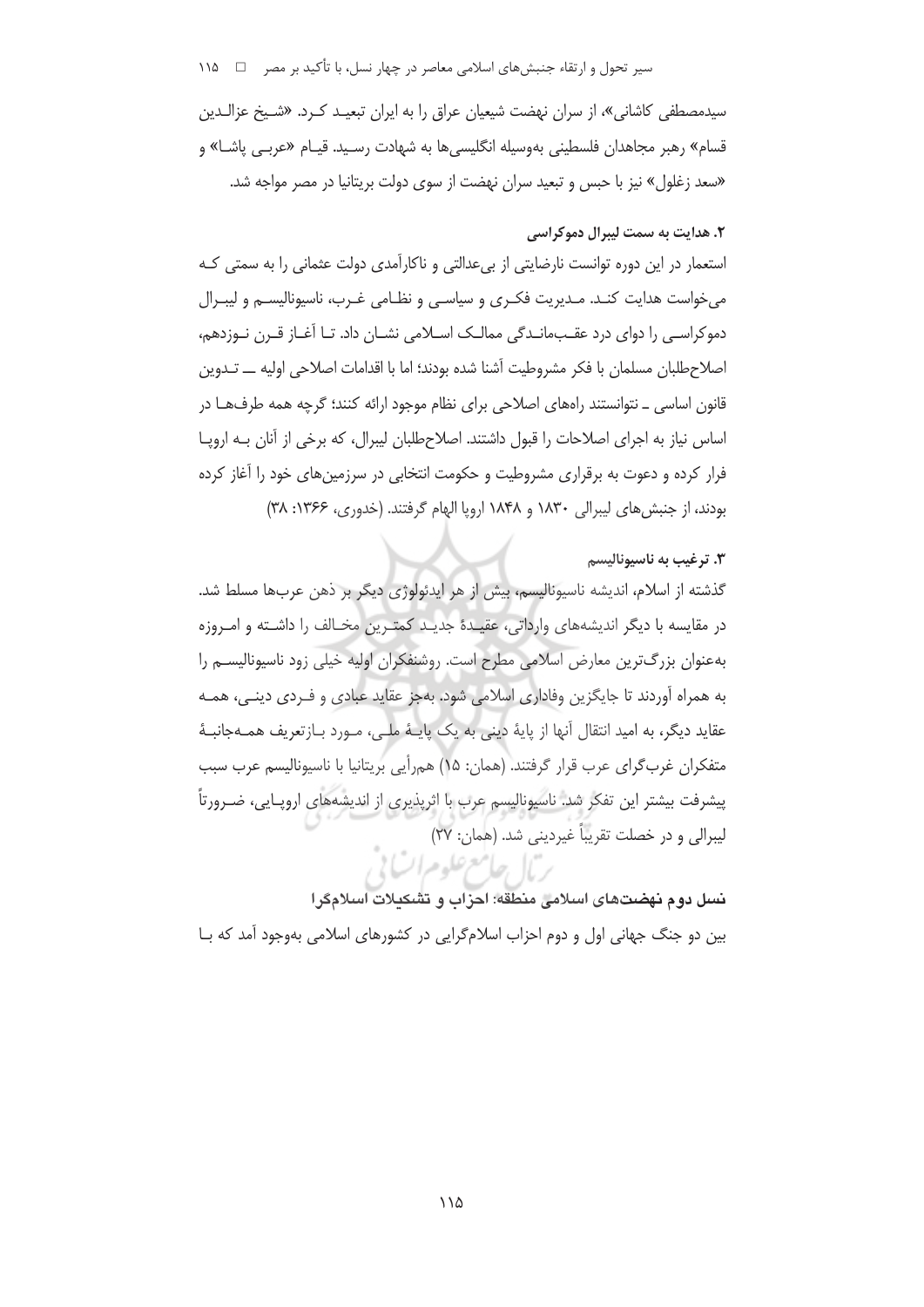دو رقیب بزرگ روبهرو بودند؛ یکی ملوک و خانـدان سـلطنتی کشـور خـود و دیگـری وجـود احزاب سکولار و روشنفکر متأثر از غرب کـه بـهنـوعی از حمایـت غـرب و حاکمیـت وقـت برخوردار بودند. این گروهها بـا تنظـیم سـاختارهای نیمـهحزبـی و نیمـهتبلیغـی بـرای خـود عضوگیری و کادرسازی می کردند.

#### يڪ سريوشت ناسيوناليسم عربي

پیش از جنگ جهانی اول، ناسیونالیسم به محفل کوچـک جوانــانی بــا اندیشــههــای لیبرالــی محدود بود؛ اما پس از آن، میان تودههایی گسترش یافت که در واکنش به سلطه نفوذ غـرب در سرزمین هایشان تمایلی ضد غربی در خود پرورده بودند. ناسیونالیســم، آمیختــه بــا حمیــت سنتی اسلامی، ایدئولوژی همگان شد و سراسر جهان اسلام را دربرگرفت؛ چراکـه طغیـان در کشوری غالباً راهنمای دیگر سرزمینها می شد. (خدوری، ۱۳۶۶: ۶۳)

از دیدگاه مصری ها، این جنبش های روشنفکرانه اجتماعی و سیاسی ناسپونالیستی نتوانسته بودند مصر را از يوغ بريتانيا، نفوذ فرهنگي و اقتصادي فاسد غـرب و سـوء حكومـت دربـار و سیاستمداران رها سازند. رهبری مصر نیز قادر نبود یک فرمول ایدئولوژیک برای شـکل دادن به فرایند ساختار ملی و تحول اجتماعی \_ اقتصادی، ارائه دهد. (دکمجیان، ۱۳۸۳: ۱۴۹)

لیبرال دموکراسی ناسیونالیستی اولین جایگزین رویکردهای بومی و اسلامی بـرای مـردم مسلمان منطقه بود، تا با توسل بدان، حکومتهایی دموکرات و مرفه ایجـاد کننـد؛ از سـلطه سپاه عثمانی بهدرآیند و در زیر سایه توسعه و پیشرفت اروپایی باشند؛ رویکردهای خودکامگی مذهبی به قومیتها و مذاهب (عامل عقبِماندگی) کنار نهاده شود و در فضای آزادی سیاسی و دموکراسی، با نقد و انتقاد و عمل به قانون اساسی، مشکلات مملکت حل شود. امـا نتیجـه مطلوبی نداشت و دموکراسی از تقویت اسلام و از تـرمیم غـرور جریحـهدار عربـی بازمانـد.  $(\Delta \setminus :_{\iota} \Delta)$ 

برای نمونه، مسیر اقتصاد مصر در همان مسیر سال ۱۸۸۲ قرار داشت. رشد جمعیت و وابستگی زیاد به مبادلات خارجی، دو عامـل مهـم مشـكلات كشـور بودنـد. مصـر از اولـين کشورهایی بود که خصوصیات عقبماندگی پس از جنگ جهـانی اول در آن ظـاهر شـد. در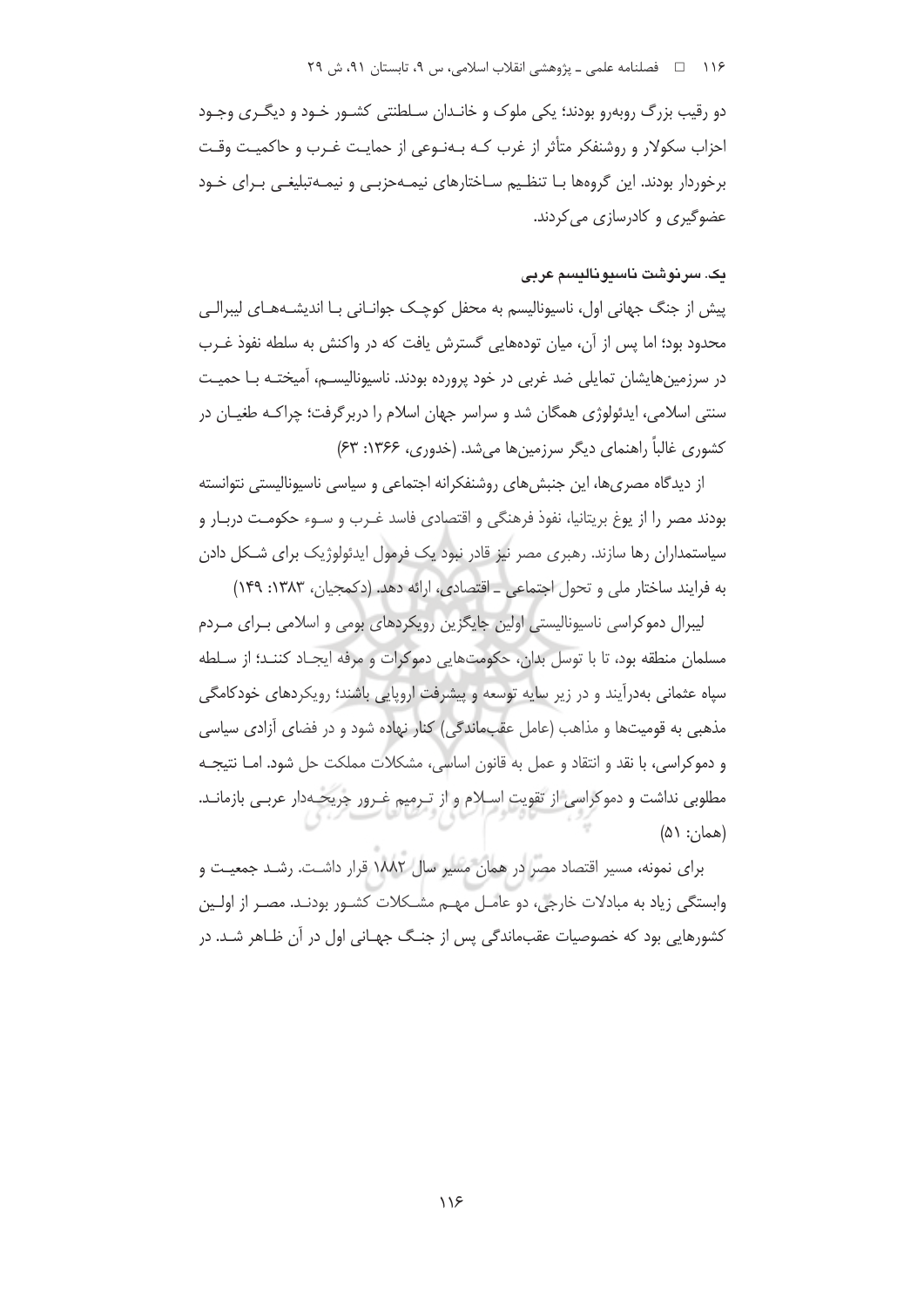شهرها تودههای کارگری فقیر بیش از پیش با شرایط ناپایـدار و مـوقتی زنـدگی مـی کردنـد. صنعت و بازرگانی تقریباً بهطور کامل متعلق به بیگانگان بـود. در کشــور، دویســتـهــزار نفــر یونانی، ایتالیایی، فرانسوی و لبنانی اقامت داشتند که کنترل اقتصاد شهری در دست آنها بود. در سال ۱۹۳۸ سهچهارم سرمایهگذاریها در بورسهای مصر، هنوز در دست بیگانگــان بــود. (دربنيک، ۱۳۶۸: ۱۳۰)

#### دو. رشد و نمو نسل دوم نهضتهای اسلامی

اخوان المسلمین در سال ۱۹۲۸ بهوسیله «حسن البناء» در اسکندریه مصر تأسیس شد. ایـن جنبش را می توان مادر جنبش های سیاسی اسلامی معاصر برشمرد. حرکت اجتماعی ــ تبلیغی اخوانِ المسلمین با وجود ابهام در برخی از مؤلفههای سیاسی اش توانست بر کل مصر و عموم جهان عرب اثر بگذارد؛ هرچند بهدلیل اختلافهای داخلی و ورود پرشتاب بـه سیاسـت دچـار مشکل شد و سرعت رشد اولیهاش را از دست داد. (خدوری، ۱۳۶۶: ۵۵)

جمعیت اخوانالمسلمین زاییدهٔ مقتضیات سیاسی و اجتماعی مصر در نخستین سـالهـای پس از جنگ جهانی اول بود که از آن جمله می توان به رواج بـیدینـی میـان روشـنفکران و درس خواندگان، گسترش فكر سكولاريزم (علمانيت) پس از پيروزي «كمال آتاتورك»، برانگیخته شدن احساسات سیاسی مصریان در پی انقـلاب سـال ۱۹۱۹ بـر ضـد انگلـیس و آرزوی همگانی ایشان به اصلاح اوضاع داخلی مصر اشاره کرد. (عنایت، ۱۳۶۳: ۲۴۰) بهاینترتیب، واکنش اسلامگرایان در مقابل بحران پیش رو، طرفداری از بازگشت بـه اصـول اسلامی برای نجات و پیشرفت بود.

سە. مۇلغەھاي شىناختى نسل دوم **۱. اسلام محوایان تحصیل کوده** شکسکاه علومرا <sup>مثل ب</sup>ی ومطالعا ر هسته اولیه جریان جدید اسلامگرا، بیشتر، از طبقه متوسـط و جوانـان تحصـیل کـرده بودنـد؛ .<br>جوانان نوخاسته کشورهای اسلامی که در مسیر مدرنیزاسـیون کشورشـان در دانشـگاههـای اروپایی یا در دانشگاههای تازهتأسیس کشور خود با اندیشههـای غربـی آشـنا شـدهانـد. ایـن جوانان با درک تفاوت عمیق اندیشههای غربی بین تئوری و عمل، درپی بازیابی عزت خود و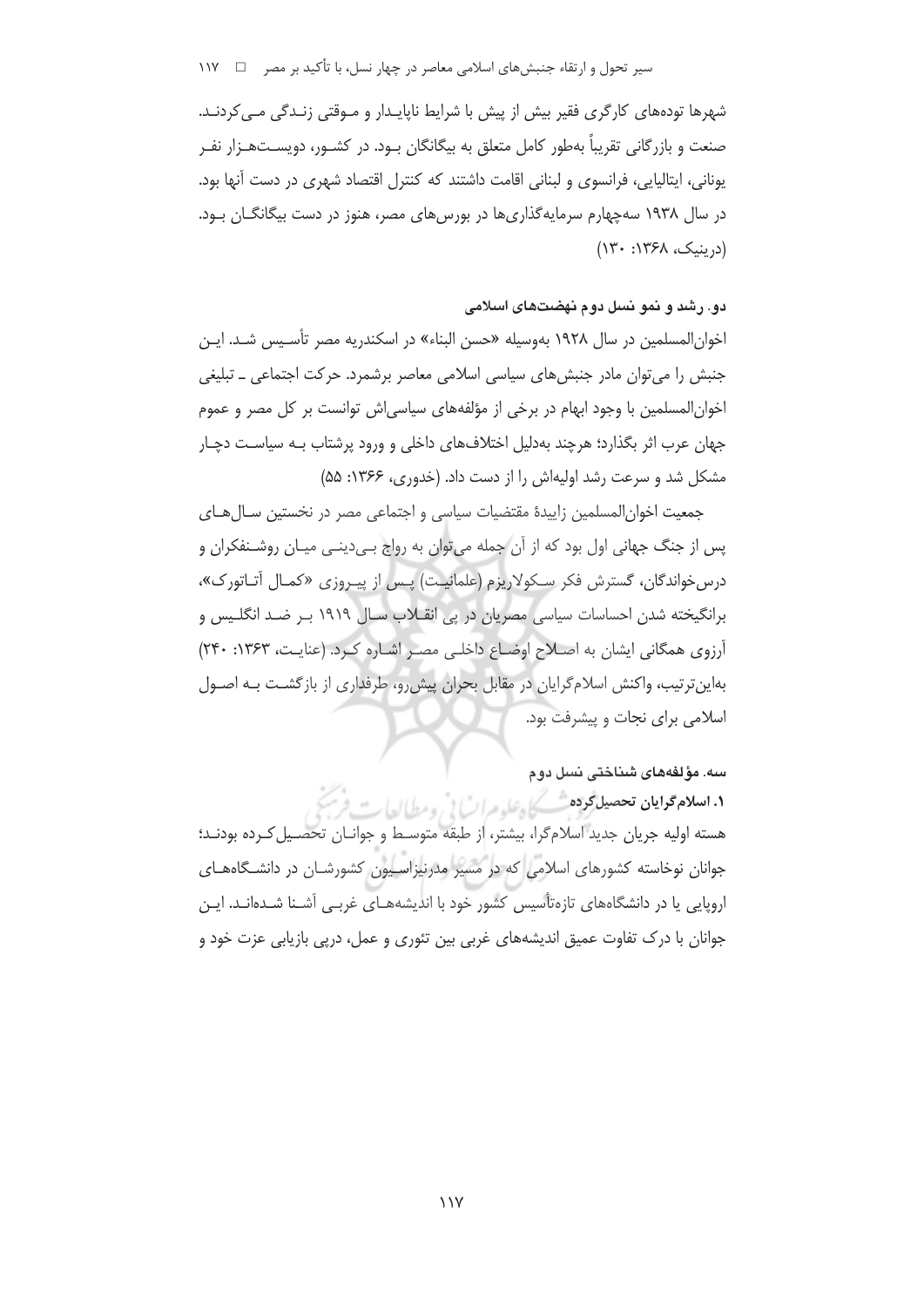حل مشکلات جامعهشان، رویکرد احیاگرانه اسلامی بومی را انتخاب می کننـد. فعالیـتهـای متشکل و منسجم جوانان و تحصیل کردگان برای کشف راهحـل، دوبـاره آنهـا را بـه اسـلام فراخواند: آنها معتقد بودند اسلام اساساً نظامی است که آزادی و برابری را تضــمین مــی کنــد؛ برای همگان رفاه و عدالت بهوجود می آورد و الهام بخش روح برادری و اخلاق اجتماعی است.  $(A\Lambda$ : (هما $\cdot$ 

#### 2. ایجاد تشکیلات منسجم

نهضتهای اسلامی نسل دوم بهجای برداشتن اسـلحه و قیـام مسـلحانه، تشـکیل احـزاب و گروههای تشکیلاتی را در برنامه کار خود قرار دادند. نسل جدید جنبش هـای اسـلامی بـرای حضور گسترده در جامعه به صورت خوشهای عمل می کرد. آنان با ایجاد تشکیلات و سازمان منسجم، وظايف جذب نيرو، تبليغ، ترويج، كارهاى عــام المنفعــه و نظــامى و اقســام مختلـف کارکردهای عملیاتی را بین نیروهای خود تقسیم کردند. این سـبک از مبـارزهٔ اسـلامگرایـان بهنوعی برگرفته از احزاب سوسیالیستی و بالتبع احزاب اروپایی بود که نخبگان در گـروههـای همسود برای رسیدن به منافع خود، ساختار ایجاد کردند.

براي نمونه، در عراق حزب «الدعوة الإسلامية» يک حزب پـزرگ پـه رهيـري روحانيـان تحصیل کرده جوان بود که از پیشروترین مجتهد متنفذ عـراق، یعنـی آیـتالله سـیدمحمدباقر صدر، الهام مي گرفت و اعضاي آن، بيشتر، از طبقه متوسط و متوسط به پـايين بـود. اعضـاي فعال حزب با استحکام تمام در «حلقات» سازمان دهی مے شـدند، کـه خـود از هسـتههـایی تشکیل می شد که براساس اصل «سازمان نخبی» تشـکیلات سـازمانی فعالیـت مـی کردنـد. (دکمجيان، ١٣٨٣: ٢٣٠)

چهار. سقوط امت اسلامي به پانعربيسم و سوسياليسم

مصر در سال های منتهی به جنگ جهانی دوم، در آستانه یک انقلاب بود، که نظامیان در ۲۳ ژوئیه ۱۹۵۲ با یک کودتای آسان و بدون خونریزی قدرت را در دست گرفتند. تعجب برانگیز است که رژیم سلطنتی که منشأ آن خارجی بود و تا اواسط قـرن بیسـتم بـر مصـر حکومـت می کرد، زودتر از اینها سقوط نکرده بود؛ در حقیقت، مدتها پیش از کودتای نظامی، این رژیم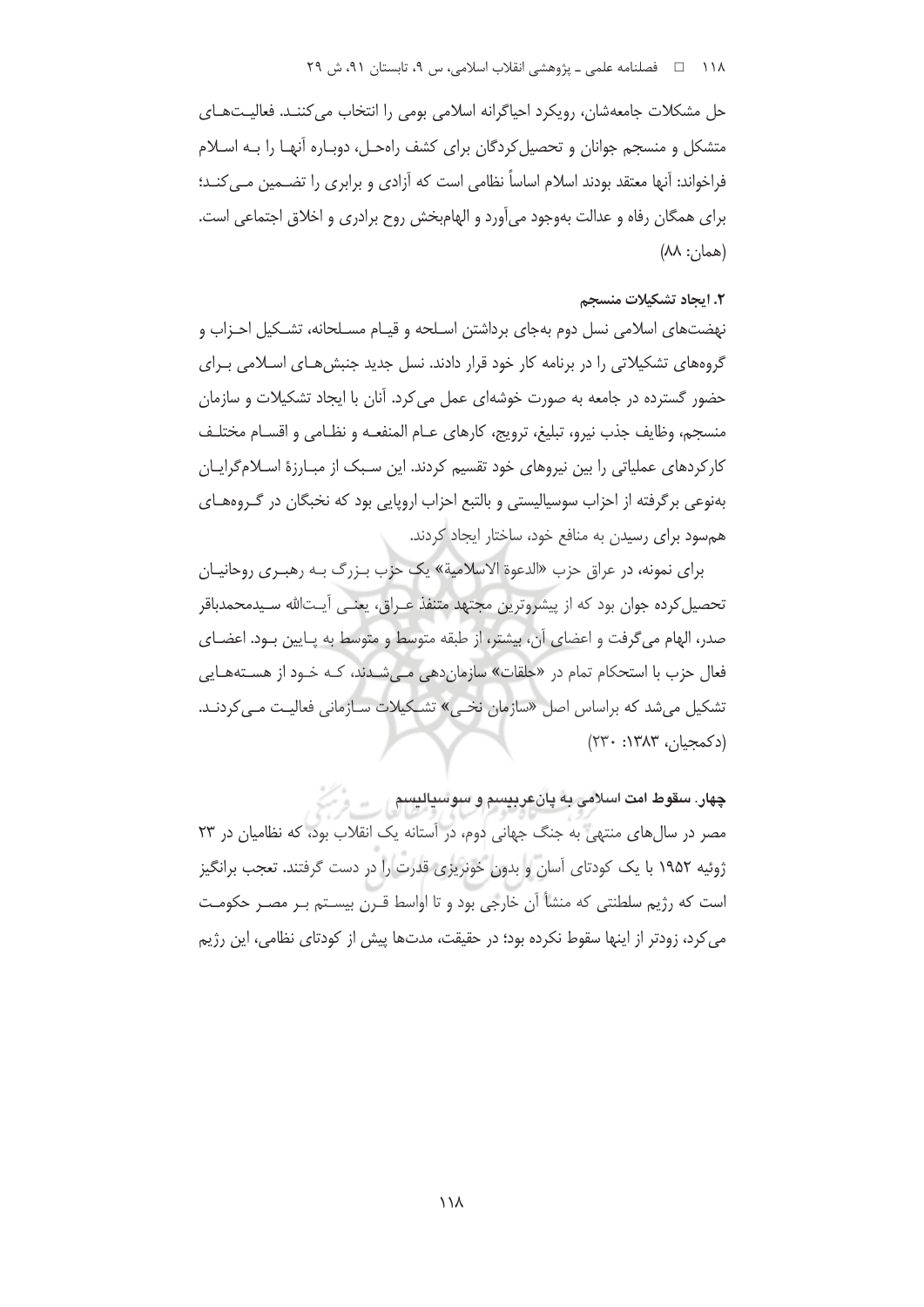سیر تحول و ارتقاء جنبشهای اسلامی معاصر در چهار نسل، با تأکید بر مصر ⊥ ۱۱۹

اعتبار خود را تقریباً به کلی از دست داده بود. بهطـور تقریبـی، هـیچیـک از دولـتهـایی کـه یے،درپی روی کار می آمدند، قدرت کافی برای مقابله با تنزل دائمی شرایط زندگی مردم مصر را نداشتند و نمی توانستند انگلیسی ها را از سرزمین مصر \_ که در اشغال خود داشتند \_ بیـرون برانند. (دربنیک، ۱۳۶۸: ۲۴۶)

ضعف مدیریت امور جاری مردم و وابستگی و بسط ید بیگانگــان در کشــورهای اســلامی باعث شد این حکومتها نامشروع و ناکارآمد گردند و در آستانه سـقوط بـهوسـیله نیروهـای اسلامگرا قرار گیرند، ولی یک اتفاق مشابه فراگیر به نام کودتاهای نظامی عدالتخواهانـه در بیشتر کشورهای عربی پرجمعیت رخ داد. افسران میانی ارتـش۵عـای کشـورهای اسـلامی بـا شورش برضد سلاطین خود، با رویکردی ناسیونالیستی و ضداسـتعماری خواهـان اسـتقلال و مقابله با استعمارگران شدند. در عراق، سوریه، اردن، الجزایر، لیبی و یمن، کودتاهای مشابهی صورت گرفت. ولي مهمترين اين انقلابها انقلاب «سـرهنگ جمـال عبدالناصـر» بـر ضـد «ملک فاروق»، پادشاه مصر بود. در زمانی که بخش زیادی از ارتش مصر به اخوان|لمسلمین پیوسته بود، ناگهان کودتایی سوسیالیستی رخ داد.

پان عربیسم سوسیالیستی با دو محور مهم «ضدیت با اسرائیل» و «اصلاحات عدالتخواهانه» توانست دل های مردم مصر را مسخر خویش کند. ناصر قادر بود برای بیش از یک دهه، بیشـتر وعدههای اخوان \_ یعنی شرافت، وحدت، مشارکت مردمے ، احتـراز از غـرب و اسـتقرار عـدالت اجتماعی و اقتصادی ـ را برای مردم مصر برآورده کند. (دکمجیان، ۱۳۸۳: ۱۵۴)

این احزاب در عرصه اقتصاد، کارخانههای ثروتمندان و دارایی های بیگانگان را ملی اعلام کردند و اصلاحات ارضی و دولتی کردن فراگیر صنایع را در دستور کار قرار دادند. ملی شدن کانال سوئز و دارایی های بیگانگان بعد از جنگ، نقطه عطفی برای دخالت روزافزون دولت در اقتصاد كشور بود. تنها اصلاحات اقتصادي مهم تا قبل از سال ۱۹۵۶، اصلاحات ارضي بود و مصر تا آن موقع طبق اقتصاد آزاد عمل می کرد. (درینیک، ۱۳۶۸: ۲۶۸)

پنج. مقابله با اسلامگرایی

سوریه، عراق، مصر، الجزایر، تونس و یمن تـلاش کردنـد از طریــق انگیـزههـای اقتصــادی،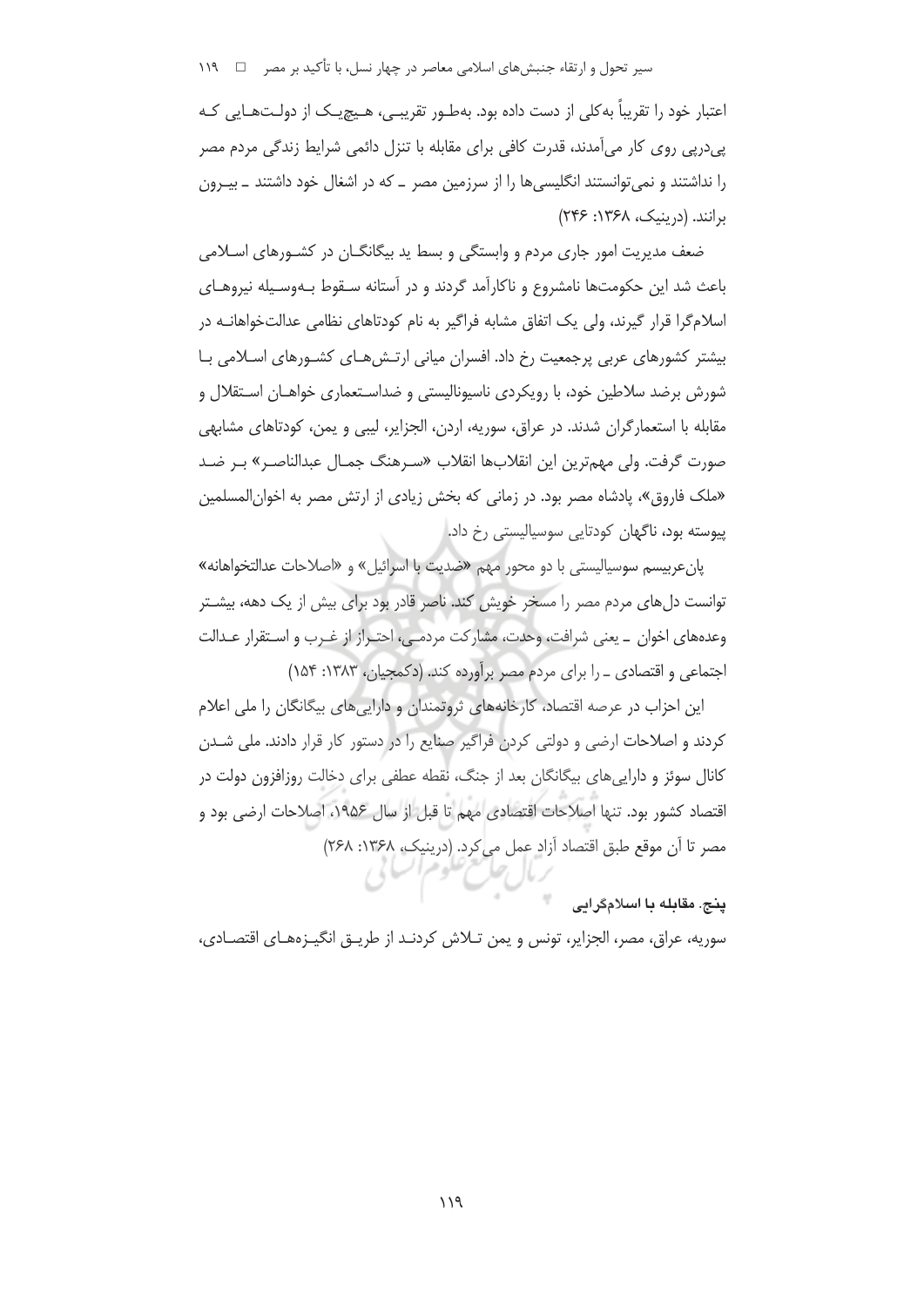سیاسی و سمبولیک، گروههای اسلامگرا را آرام کنند. آنها درجات گوناگونی از سکولاریسم را حفظ کردهاند، اما این حکومتها هرگاه با مظاهر تهدید اسلامی روبهرو شدهاند، به شیوههـا و درجات متفاوتي از سركوب متوسل گشتهاند. (همان: ٢۶٩) بعد از كودتا عليه «ناصـر» روابـط حسنه اخوان و دولت بهسرعت به سردی و تیرگی و سرانجام به خصومت گرایید و بـار دیگـر تشکیلات اخوان غیرقانونی و منحل اعلام شد. عدهای از رهبران اصلی و بسیاری از اعضای آن بازداشت شدند و شش نفر از رهبران اخوان المسلمین نیـز اعـدام شـدند. (فراتـی، ۱۳۷۹: ۲۱۵) سرکوب شدید در عراق، لیبی، سوریه و اردن نیز با یک رویه مشابه صورت گرفت.

#### شكست عامل مشروعيت: ا

مسئولیت رهبری اعراب برای مصر در نهایت بسیار گران تمام شد. بـا جنـگ سرنوشـتسـاز شش روزه در ژوئن ۱۹۶۷، اسرائیل ارتش های مصر و اردن و سوریه را در هم کوبید و عصـر ناصر در خاورمیانه به آخر رسید. (منسفیلد، ۱۳۸۳: ۳۱۷) همبستگی با اعراب مے توانسـت در مبارزه کوتاهمدت برای استقلال سیاسی در مقابل انگلیس و در مبارزه درازمدت برای استقلال اقتصادی به کار رود. از طرفی، علاوه بر ارزش نمادینی که ناسپونالیسم عرب به خـودی خـود برای ناصر داشت، سیاست عرب گرایانهای که وی در سال ۱۹۵۶ اختیار کرد، از نظر منافع ملی مصر منطقی بود. یکی دیگر از پروژههای شکستخورده ناسپونالیسم عربی، اتحاد اعراب و تشکیل «اتحاد جماهیر عربی» بود. اتحاد سوریه و مصر خیلی زود از هم فروپاشید و اتحـاد با عراق و سودان هم امکان پذیر نشد.

## نسل سوم نهضتهای اسلامی: حرکت گام به گام

جمال عبدالناصر بعد از ناکامیهای پیدرپی در عرصه سیاست خارجی و در عرصه نظامی در برابر اسرائیل و همچنین در حوزه اقتصادی \_ رفاهی جامعه خود، بلافاصـله پـس از پـذیرش عهدنامه صلح با اسرائيل، از دنيا رفت. جانشـين وي، «انورسـادات»، بـا يـك حملـه نظـامي مقطعی در سال ۱۹۷۳ وارد صحرای سینا شد، ولی نتوانست این موفقیت را به جامعـه عربـی بقبولاند و یاد و خاطره پانءربیسم دوره ناصر را در ملتهای عـرب زنـده کنـد. بعـد از دوره بحرانی شکست اعراب از اسرائیل و ضعف تئوری ناسپونالیستی و سوسیالیسـتی بـرای تولیـد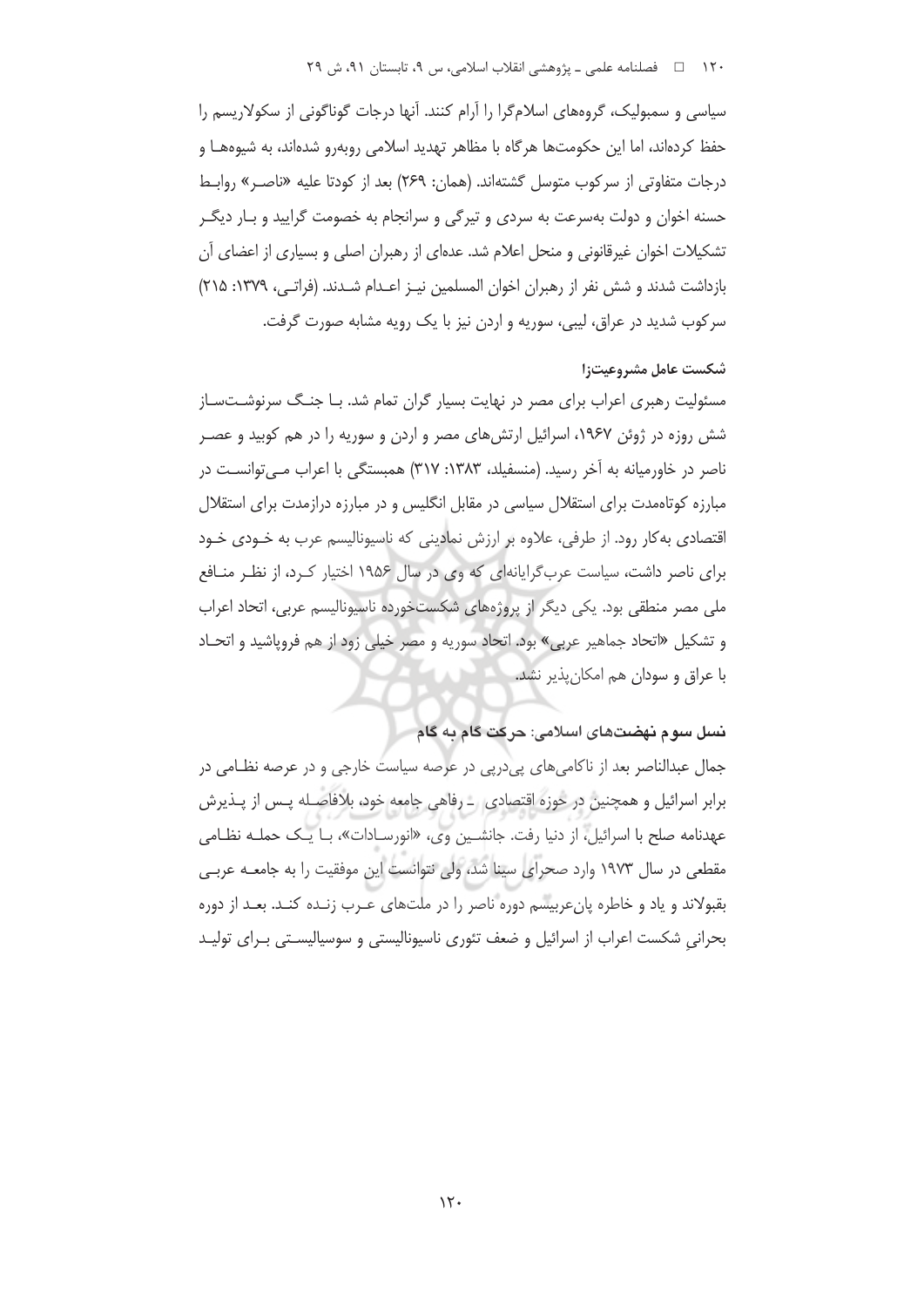سیر تحول و ارتقاء جنبشهای اسلامی معاصر در چهار نسل، با تأکید بر مصر ⊥ 1۲۱

عزت و اعتبار لگدمال شده مسلمانان خاورمیانـه در برابـر اسـرائیل و نــاتوانی اقتصــادی ایــن کشورها با مدیریت سوسیالیستی، جریانهای مردمی و اسلامگرا بهآرامی برای بهدست گرفتن مناصب سیاسی وارد عمل شدند.

## یک. وضع مصر در آستانه ترور انورسادات

معاهده صلح در کمپ دیوید با اسرائیل، برای انورسادات بهصورت یک شکست بزرگ درآمد؛ زیرا بسیاری از مصریها آن را محکوم کردند. عده کمی نیز ضمن قبـول اصـل معاهـده، بـا بعضی از شرایط آن از جمله برقراری روابط دیپلماتیک قبل از تخلیه کامل سرزمین مصر یا با تعهد فروش نفت به اسرائیل مخالف بودند. اتحاد با آمریکا بهویژه سیاست آزادی اقتصادی نیز مورد انتقاد قرار گرفت.

«عبود الزمر» یکی از رهبران سازمان الجهاد (سازمانی که مسئولیت ترور انورسادات را به عهده داشت)، در یک آسیبشناسی از وضعیت کشورهای اسلامی می گوید:

عدهای به کتاب خدا پشت کردند و یک روز پـرچم دموکراسـی را برافراشــتند و ندای سکولاریسم و وطـندوسـتی و ناسیونالیسـم و انتخابـات و آزادی فـردی و آرایـش و اخـتلاط زن و مـرد و … سـر دادنـد و روز دیگـر پـرچم سوسیالیسـم برافراشته و ندای سوسیالیسم و آزادی و وحدت سر می دهنـد و بـه پیشـرفت و ترقی و آزادسازی فلسطین فرا میخوانند. (سید احمد و شوبکی، ۱۳۸۸: ۱۷۶)

نزدیک به ده سال بود که نسل دوم نهضتهای اسلامی در دهه هفتاد نتوانست چارچوب و راهبردی را برای خروج از بن بست دیکتاتوری کشورهای اسلامی ارائـه کنـد. لـذا برخـی گروههای اسلامگرا روشهای قهرآمیز را برای مقابله با غربزدگی و دیکتـاتوری حـاکم آغـاز کردند. اما اخوان|لمسلمین که در یک وضعیت معلق بین تعطیلی و همکـاری بـا دولـت قـرار داشت، با موفقیت انقلاب اسلامی اعتماد به نفس خود برای رسیدن به هدف، یعنـی اسـتقرار یک نظام اسلامی را بهدست آورد. (دکمجیان، ۱۳۷۷: ۱۶۰)

دو. یک دهه بعد از انقلاب اسلامی ایران

یک دهه پس از تجلیات انقلابی جمهوری اسلامی ایران در منطقه، جهـان عـرب بـا نــوعی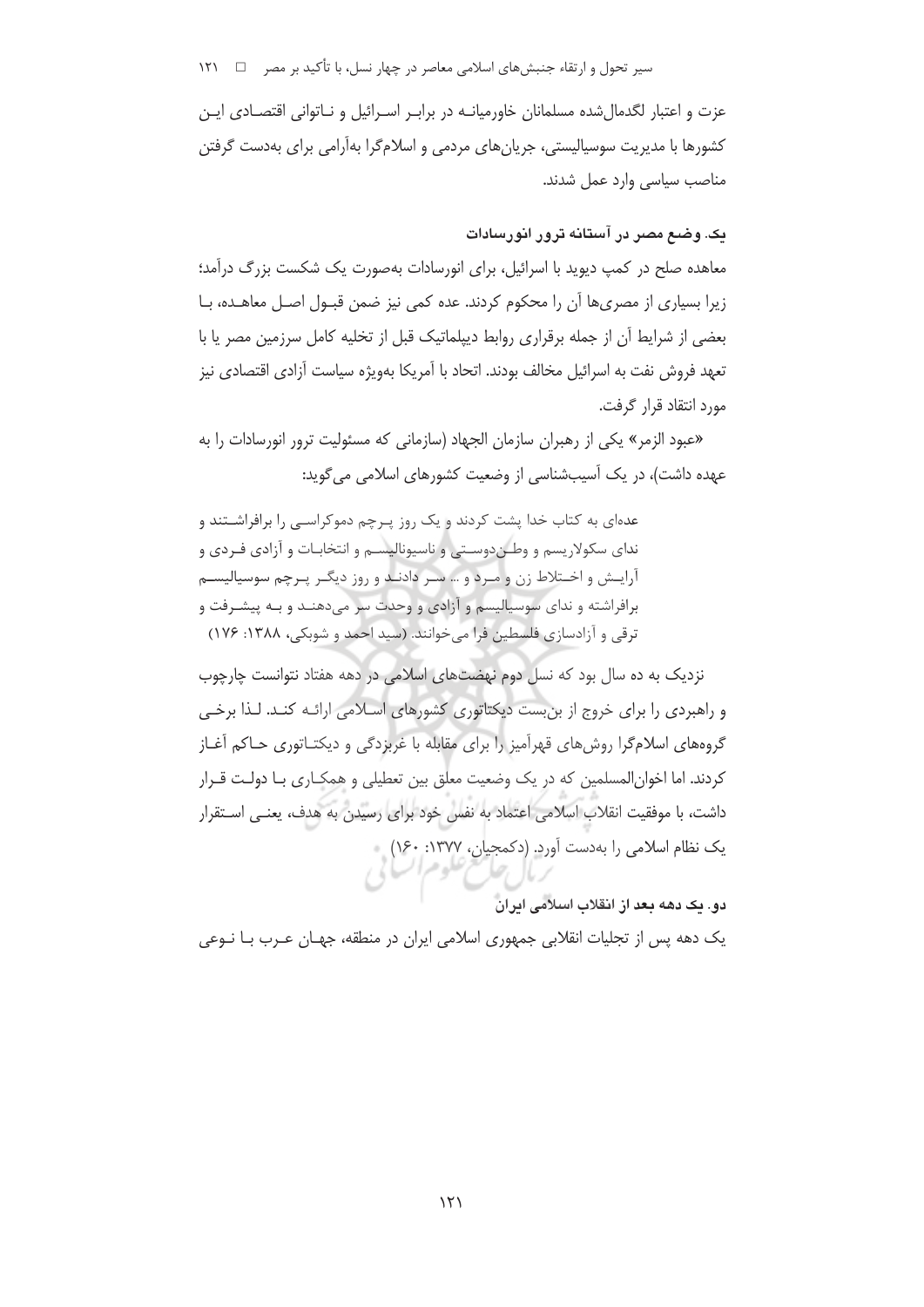چالش اسلامگرایی نوین روبهرو شد که از نظر دامنه وسیعتر و از نظر سیاسـی پیچیـدهتـر از سوءقصدکنندگان به جان سادات، اشغال کنندگان بیتاللهالحرام و یا رزمندگان حـزبالله بـوده است. در واقع، نخبگان عرب حاکم در اوایل دهه ۱۹۹۰، در خیابان ها، در مباحثات عمـومی و در صحنه سیاسی مورد هجوم اسلامگرایان قرار گرفته بودند.

در پایان دهه هفتاد تنها حکومت دینـی منطقـه، ایـران بـود. امـا در اواخـر دهـه ۱۹۸۰، جنبش های اسلامی در سراسر جهان عرب و شمال آفریقـا گسـترش یافـت. مقامـات دولـت «بوش پدر» دربارهٔ پیروزیهای تحسین برانگیز اسلامگرایان در انتخابات پارلمانی در مصر، تونس و اردن نگران شدند. در سودان یک کودتای نظامی به رهبری «ژنرال عمر البشیر» در سال ۱۹۸۹ دولت متحد جبهه ملی اسلامی را به قـدرت رسـاند. پیـروزی غیرمنتظـره جبهـه نجات اسلامی در الجزایر که در نخستین دوره انتخابات ۱۹۹۱ برگزار شد، واشنگتن را تکـان داد. (جرجيس، ١٣٨٢: ١٣٨)

در ضمن، فضای سیاسی اردن، مصر و کویت که بهتازگی شاهد فضای باز بودند، منجر به پیروزی های چشـمگیر اسـلامگرایـان در انتخابـات پارلمـانی شـد. حتـی حرکـت مقاومـت «حزبالله» در انتخابات پارلمانی ۱۹۹۲ لبنان حضور نیرومندی پیدا کرد. در عربستان سعودی، گروههای سلفی و وهابی بهطور بی سابقهای خواستار مشارکت سیاسی شده و در همـان حـال در کرانه باختری و نوار غزه، سازمان آزادی بخش فلسطین بهدلیل کنترل تودههای فلسـطینی از سوی حماس به روپارویی طلبیده شد. گستردگی جریان اسلام گرایی و پیروزی های سیاسی اخیر آن، بازخورد توانایی جنبشها برای بسیج حمایت مردمـی در چـارچوب شـرایط بحرانـی پایدار جامعه عربی بود. آسیبپذیری رژیمهای عرب در رویارویی با مشکلات رو بـه رشـد اجتماعی ۔اقتصادی و شکست تلاش های آنان پیرای مهیار کیردن اسپلام گرایبی از طریبق تركيب سياستهاي تطميع و تهديد، سبب افزايش توان و نيرومندي آلترناتيو اسلام گـرا شـد. (دکمجیان، ۱۳۷۷: ۳۱۱) در تونس نیز «بورقیبه» مانع از مشـارکت جنـبش اسـلامگـرای «حركت الاتجاه» در رقابتهاى سياسى شد. (اسپوزيتو، ١٣٨٢: ١٨١)

رابطه نظامی آمریکا با مصر، اردن و عربستان سعودی از نظر اسلامگرایان تحمیل حقارت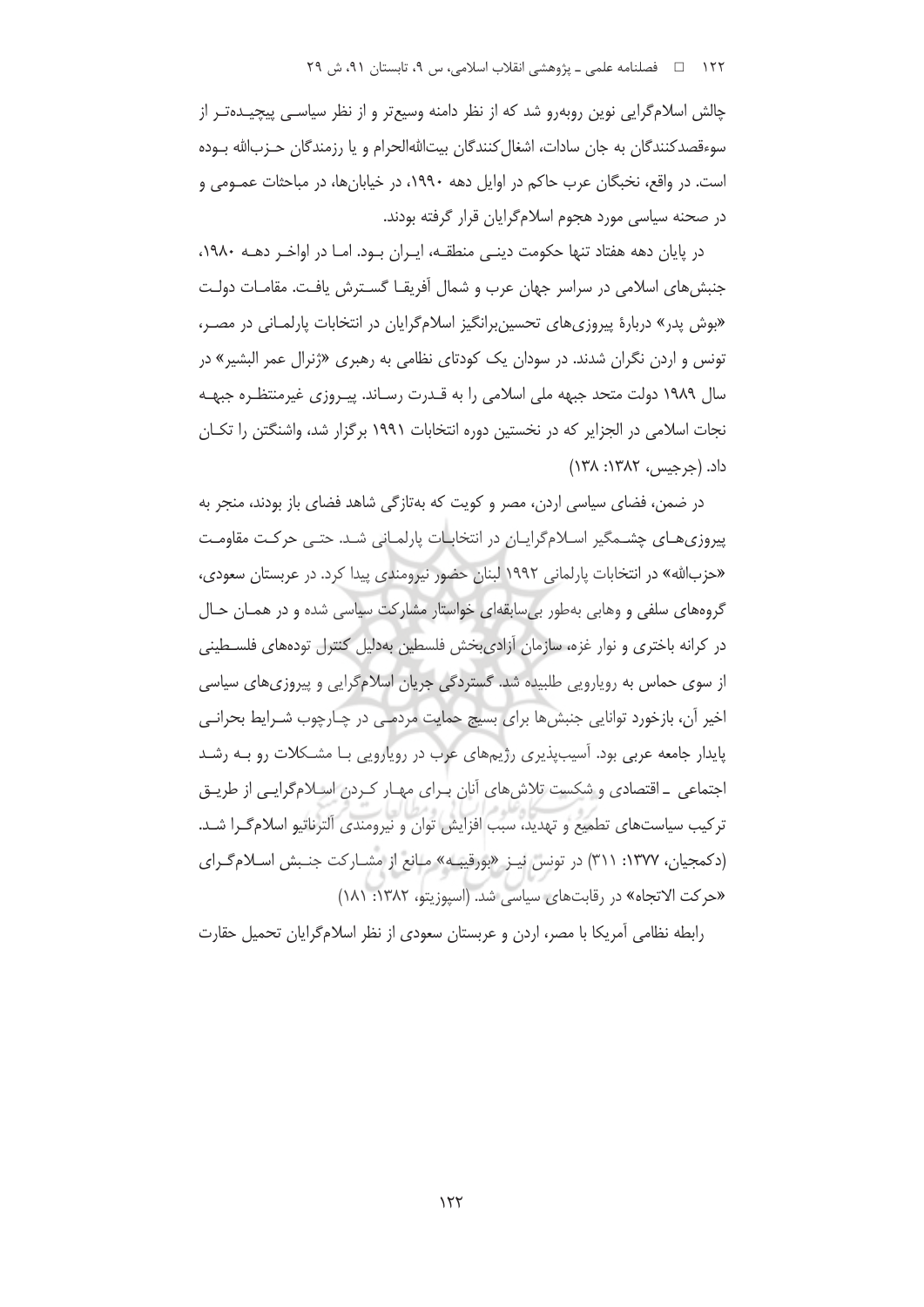سیر تحول و ارتقاء جنبشهای اسلامی معاصر در چهار نسل، با تأکید بر مصر ⊥ 1۳۳

نظامی دائمی اعراب در مقابل اسرائیل است و نفوذ اقتصادی و فرهنگی شوم آمریکا را نیز به همراه می آورد. حمله آمریکـا بـه عـراق در جنـگ اول خلـیج فـارس و قتـلءـام مسـلمانان بوسني وهرزگوين در قلب اروپا با بي تفاوتي عميق ناتو و آمريکـا، عــواملي بــود کــه شــدت و جدیت جریان های اسلامی را برای نزدیک شدن به الگوی توانمندسازی اجتماعی ــ سیاسی و حضور در حاکمیت فراهم آورد و از دیگر سو، مشروعیت حاکمان کشورهای اسلامی را در نظر این ملتها خدشهدار کرد.

سه. انقلاب اسلامی ایران و نسل جدید اسلامگرایی

انقلاب ایران در سال ۱۹۷۹ بزرگترین جنبش مردمی بود که در قـرن بیسـتم در خاورمیانـه اتفاق افتاد. اراده تظاهر کنندگان که به مدت یکسال با وجود نابرابری نیروها، فشار خود را بر رژیم ادامه دادند، زدوخوردهای خونین دائمی و خسارتهای اقتصـادی ناشـی از اعتصـابهـا قابل توجه بود. انقلاب ايران عميقاً نتيجه جمع چهار عامل بود: عدم مشروعيت رژيم سياسي از نظر مردم، غربي شدن فني بسيار سريع، غربي شـدن فرهنگـي نسـبتاً ضـعيف، و ويژگـي سازمانی و مکتبی شیعه. (درینیک، ۱۳۶۸: ۴۴۹) سه عنصر اول، وضعیت مشابه دنیای اسلام در دو دهه هفتاد و هشتاد میلادی بود.

چهار. تحولات ساختاری نهضتها از اوایل دهه ۱۹۸۰

از اوایل دهه هشتاد میلادی، گروههای اسلامگرای جریان اصلی (اخوان) از نظـر اجتمـاعی و سیاسی مسلط شدند و اسلامگرایان تندرو به حاشیه رفتند و در مقایسـه بـا رهبـران بلندیایـه کاریزماتیک و انقلابی دهه هفتاد میلادی، نوعی از رهبری اسلامگرایی جمعـی مسـلط شـد. شخصیتهای پیشتاز جنبش اسلامگرایی را تا حد زیادی وعاظ مساجد، فقهـا، روشـنفکران و برخي سياستمداران الهام دهنده تشكيل مي دادند و طبقه روحاني يا شيوخ، نقش هاي مهمي در بخش سنی جنبش اسلامگرایی به عهده گرفتند. محرا اسلام

برخي، تأثيرات انقلاب اسلامي را بهوجود آمدن يا تقويت برخي گروههـاي اسـلام گـرا در جهان برشمردهاند. اما درستتر آن است که اثرگذاری عمیق انقلاب اسلامی ایران، در انتقال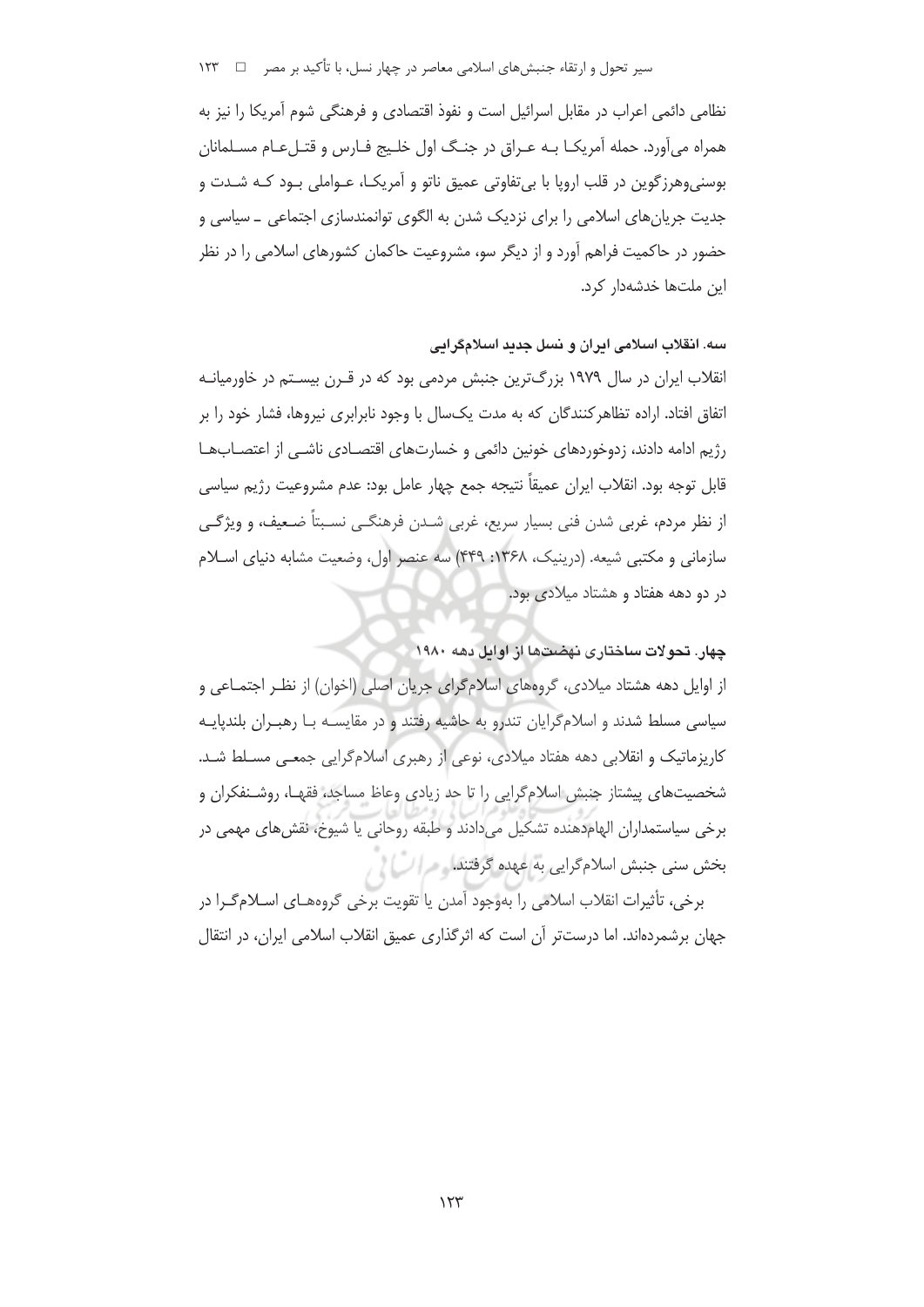راهبردهای عملیاتی در مقابله با رژیمهای سیاسی حاکم است؛ روش مبارزه گامبهگام فرهنگی و سیاسی برای رسیدن به سطحی از توانمندی که با حذف فیزیکی سران نهضت، به شکست نینجامد و رساندن جامعه به آستانهای از آگاهی که بتواند بدون نیاز به ارتباطـات تشـکیلاتی حزبی با فهم خود گزینه درست را انتخاب کند.

شش دهه پس از دعوت «حسن البناء» به تجدید حیات اجتماعی ـ روحی، اسلام چـه در داخل و چه در خارج جهان اسلام تبدیل به یک نیروی قوی اجتماعی و سیاسی شـده اسـت. بهروشنی پیداست که یک انقلاب فرهنگی در این کشورها رخ داده است؛ جـایی کـه تـأثیر اسلام گرایی از محدودههای حیات مذهبی فراتر مبی رود تـا بـر جهـت گیـری روانـی، روابـط اجتماعی، امور اقتصادی و فرایند سیاسی اثـر بگـذارد. در حقیقـت، اسـلام5رایـان در تعیـین چارچوب گفتمان سیاسی موفق شدهاند و حتی برنامههای ملی را تعیین کرده و بـا شـعارهای خود رسانههای گروهی را تحت تسلط درآورده و ایدئولوژیهای غیرمذهبی نظیر ناسیونالیسم عرب، سوسیالیسم و لیبرالیسم دموکراتیک را از صحنه حذف کردهاند. (دکمجیان، ۱۳۸۳: ۳۷۹)

انقلاب اسلامی ایران با برافراشتن پرچم اسلام بهعنوان حل کننده مشکلات توانسـت بـا بازآفرینی غیرمستقیم نسـل جدیـدی از جنـبش هـای اسـلامی، مبـارزهای مسـتقیم برضـد حکومتهای مصر، سودان، کویت، بحرین، لبنان، اردن، الجزایر، و دیگر کشورها به راه اندازد. محوریترین سؤال جریان های اسلامگرا این بود که آیا اسلام مبارز می تواند یک وسیله مؤثر برای انقلاب در اوضاع و احوال مدرن باشد؟ با توجه به قدرت گرفتن اسلامگرایبی در ایـران، پاسخ به این سؤال مثبت بود. (فست، ١٣٨٠: ٢۵)

پیامد مهم دیگر انقلاب اسلامی در منطقه، ایجاد بحران مشروعیت بـرای حکومـتهـای منطقه بود. همان طور که گفته شد، بیشتر ایـن کشـورها، یـا براسـاس کودتـای نظامیـان یـا براساس حاکمیت قبیلهای روی کار آمده بودند و پایگـاه مردمـی نداشـتند. پیـروزی انقــلاب اسلامی موجب شد تا از حکومتهای خودکامهای کـه در منطقـه خاورمیانـه بـا تکیـه بـر سنتهای قبیلهای و استفاده ابزاری از ارزش های اسلامی و با کمک همهجانبه استعمارگران بر ملتهای خود حکومت می کردند، مشروعیتزدایی شود. (خواجهسروی، ۱۳۸۹: ۲۸)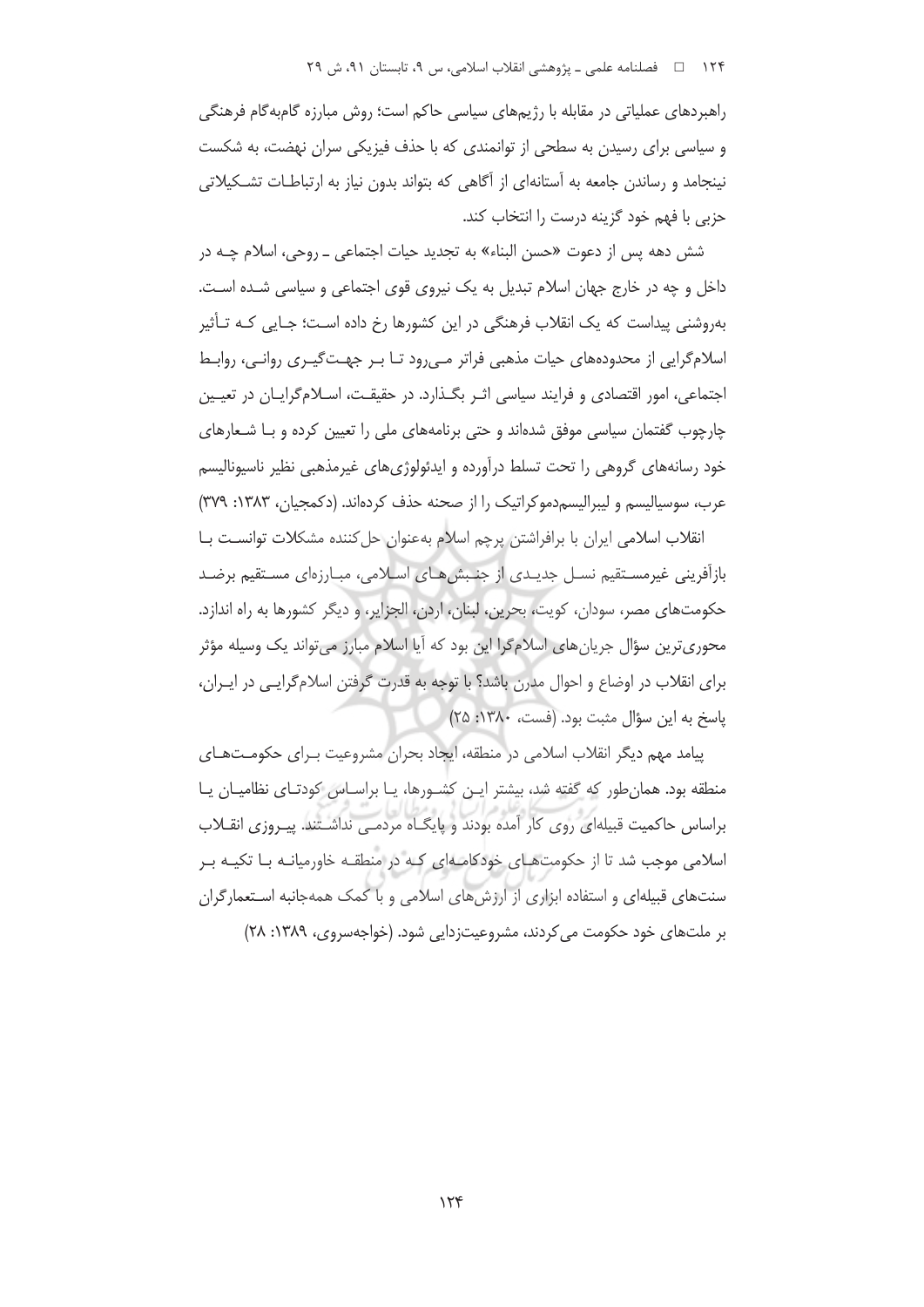# پنج. مقابله با اسلامگرایی گام به گام

۱. حذف از صحنه رقابت

رژیم «حسنی مبارک» در مصر تلاش اخوان المسلمین برای کسب موقعیت قانونی و تغییر در قوانین محدودکننده انتخاباتی را با دخالت مستقیم ناکام گذاشت. در نتیجه، اخوان|لمسلمین با پیوستن به دیگر گروههای مخالف، انتخابات ۱۹۹۰ را تحریم کرد و این امر به آرزوهای آنهـا مبنی بر فعالیت درون سیستم سیاسی برای تبدیل آن به یک نظام سیاسی اسلامی پایان داد. دولت «مبارک» در سال ۱۹۹۵ رهبران و اعضـای برجسـته اخـوان را دسـتگیر و بـه زنـدان محکوم کرد. (دکمجیان، ۱۳۷۷: ۳۲۸)

در تونس، بن علی، دیکتاتور غربگرا، با وجود روی خوش نشان دادن اولیه بـه گـروههـای اسلامی، در مقابله با فعالان این گروهها برخی را بازداشت و عدهای را از کشور تبعید کرد.

جبهه نجات اسلامی الجزایر نیز توانست در انتخابات پارلمانی دهه نود پیروز شود. بر اثـر این پیروزیها، نظامیان مورد حمایت فرانسه و آمریکا با تانک وارد خیابانها شدند و با اعلام حالت فوق العاده سران گروههای اسلامی را بازداشت کردند. (محمد و دیگران، ۱۳۸۴: ۷۶)

#### ٢. سوق دادن اسلام گرايان به راديکاليسم کور

از اواسط دهه ۱۹۸۰ رژیم مصر وارد یک دور بی پایان تروریسم و سرکوب گـروههـای مبـارز اسلامی شد. اسلام گرایان، کلیسـاهای مسـیحی قبطـی، شـرکتهـای بازرگـانی و خانـههـا، جهانگردهای اسرائیلی، دیپلماتهای آمریکایی و مقامات امنیتی را هدف قرار دادند. گروههای جهادی برضد میراث ماقبل اسلامی مصر اعلان جنگ کردنـد و خواهـان نـابودی مجسـمه ابوالهول، اهرام ثلاثه و ديگر آثار باستاني تمدن فراعنـه شـدند و آنهـا را نشـانه بـتپرسـتي دانستند. (هعان: ٣٢٩) شهر شکر اوعلومرا سالی و مطالعات

گروههای تکفیری در شمال آفریقا هدف نهایی خود را ایجاد جامعه اسلامی و هجـرت از جامعه برمیشمردند و برای ادیان و مذاهب و دیگر مسلمانان غیرمعتقد به هجـرت از جامعــه جاهلی، نسب*ت* کفر می دادند.

گروههای اسلامگرای الجزایری پس از کودتایی که از سوی ارتـش صـورت گرفـت، بـه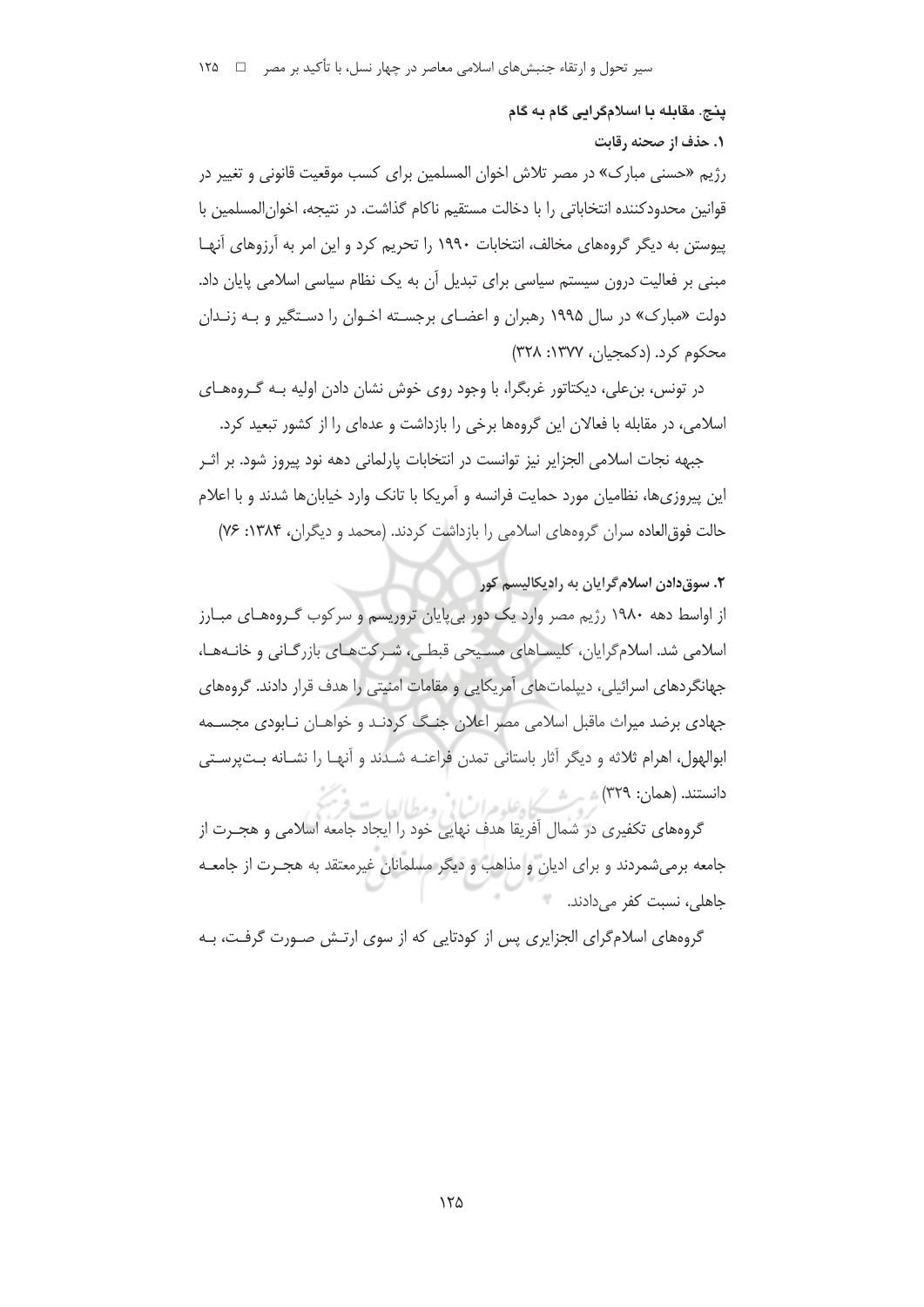جنگ دولت و حکومت رفتند، ولی پس از مدتی با مردم عـادی و روستانشـین درگیـر شـدند؛ هرچند برخی کارشناسـان بـهشـدت معتقـد بـه دسـت داشـتن ارتـش در برخـی کشـتارها و خونریزی ها در الحزایر هستند.

شروع پدیدهای به نام بن لادن و تروریسم بین|لمللی، سبب ایجاد واهمه به اسلامگرایی در جهان و کشورهای اسلامی شد. سازمان سیا در دهه هشتاد با موافقت انگلیس و همکـاری سازمان اطلاعات پاکستان و پول های عربستان با جذب افراطیون وهابی پایه گذار اولیه جنبش طالبـان و موجـب پيـدايش القاعـده در افغانسـتان بـود. «احمـد شـاه مسـعود» در يكـي از مصاحبههای خود به خبرنگاران گفته بود: «اسامه کادوی زهر آمریکاست».

برژینسکی، مشاور کارتر، می گوید:

در اواسط ۱۹۷۹ مخفیانه آمریکا از مجاهدان افغـان حمایـت و آنـان را تشـویق کرد تا در تلاش برای کشاندن پای روسها به تله افغانستان به دولت این کشـور حمله کنند و بنلادن در دهه هشتاد به ایـن نیروهـا ملحـق شـد. اعضـای ایـن شبکه تروریستی افرادی هسـتند کـه سرمنشـأ آن، ارتـش مـزدوری اسـت کـه سازمان سیاسی مصر، پاکستان و سـازمان اطلاعـات فرانسـه بـا بهـرهگیـری از کمکهای غرب تشکیل دادهاند. (فتاحی اردکانی، ۱۳۸۵: ۲۱۹)

> نسل چهارم جننشهای اسلامی: جننشهای مردمی اسلامی يك. منطقه در آستانه انفجار

امروزه کمتر خانواده عرب و مسلمانی وجود دارد که در آن نفرت عمومی بـه همـه نمادهـای سیاسی و فرهنگی آمریکایی وجود نداشته باشد؛ بهطوری که نهتنها دولتهای وابسته بـه آمریکا را بی اعتبار کرده، بلکه آنها را به فاصلهگرفتن از سیاستهای آمریکا مجبور کرده است. تروبب كاهلوم انساني ومطالعات فرنبحي (همان: ۱۵۰)

فرید زکریا، از اساتید مشهور علوم سیاسی آمریکا، در مصاحبه با «دیلی استار» در تـاریخ ۱۳۸۹/۱۲/۸ درباره سیاست خارجی آمریکا می گوید:

در چند سال گذشته دو تغییر مهم در سیاستهای آمریکا موجب باز شدن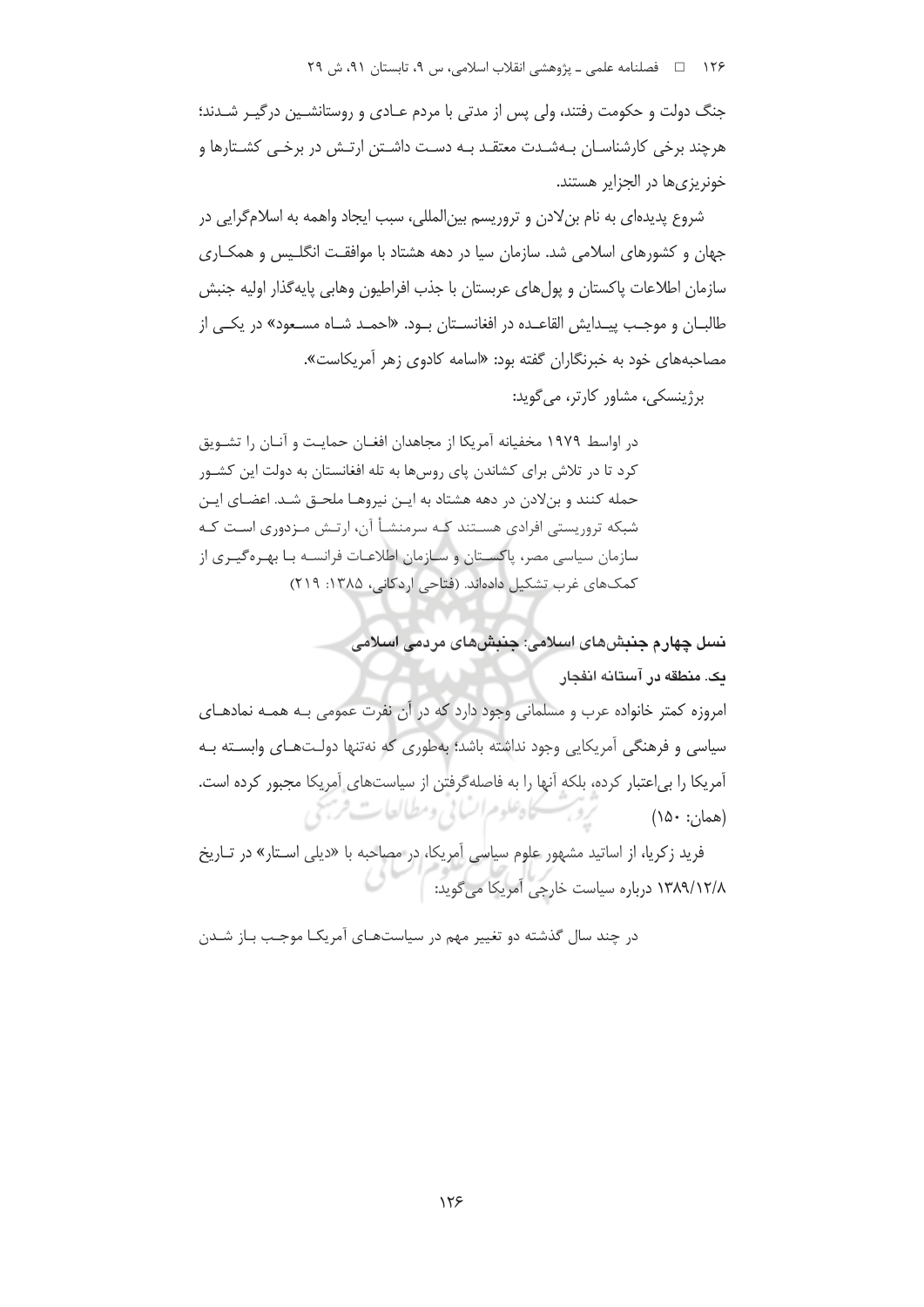سیر تحول و ارتقاء جنبشهای اسلامی معاصر در چهار نسل، با تأکید بر مصر د د د ۱۲۷

فضای خاورمیانه شده است. نخست این درک آمریکا بود که حمایت این کشـور از دیکتاتورهای منطقه موجب بهوجود آمدن دور بـاطلی از مخالفـان اسـلام گـرا شده است که خشونت و تنفر شدید از آمریکا را در پیش گرفتـهانـد. دوم اینکـه قدرت خود آمریکا رو به افول گذاشته است. جنگ عراق و جنگ افغانسـتان کـه هنوز آرام نشده است و توافق اسرائیل و فلسطین که اکنون بسیار غیرمحتمل به نظر میرسد، همگی نشان از محدودیتهای قدرت آمریکا هستند.

حضور ایالات متحده به بهانه جنگ با «القاعده» از سال ۲۰۰۱ در افغانستان آغاز شد. دو سال بعد عراق به بهانه وجود تسليحات كشتار جمعي شاهد حملـه گسـترده لشـكر أمريكـا و اشغال این کشور بود. این لشکرکشی ها تلفات بسیار زیادی از مـردم ایـن دو کشـور برجـای گذاشت که همچنان نیز ادامه دارد.

اسرائیل برای نابود کردن حزبالله لبنان جنگ گستردهای را برضد این گـروه جهـادی در سال ۲۰۰۶ آغاز کرد که نتیجهٔ آن، شکست کامل رژیــم صهیونیســتی در اهــداف خــود بــود. اسرائیل برای تسلط بر اراضی جنوبی فلسطین در سال ۲۰۰۸ به غزه، سرزمین تحـت کنتـرل دولت حماس حمله كرد، ولي پس از ٢٢ روز قتلعام و بمباران وسيع ايـن منطقـه، شكسـت خورد و مجبور به ترک منطقه شد.

بی|عتنایی صریح و علنی عربسـتان، مصـر، اردن و تـونس بـه مقاومـت مردمـی غـزه و برعکس، قرارگرفتن آنها در جناح اسرائیل آخرین امید مردم این کشورها در مقاومت احتمـالی حاکمان کشورشان بر ضد اسرائیل را از بین برد.

احساسات ضدآمریکایی اعراب، در دو دهه اخیر بهطور چشمگیری افـزایش یافتـه اسـت. در دهه گذشته، افكار عمومي و مردمي عرب، آمريكا را در وقوع هر گونه حادثه ناگوار در منطقه، از شکستهای نظامی گرفته تا مصیبتهای اقتصادی، شریک می دانند. (دکمحیان، ۱۳۷۷: ۴۰۵)

دولتهای محافظه کار با فشار دوجانبه آمریکا برای پیوستن به این دولت و قبول سیاست نظامی گری آن و از طرف دیگر، با فشار گروههای اجتماعی بهویـژه اسـلامی و سـنتی بـرای مقابله با آمریکا و عزیمت از سیاست محافظه کارانهتر قبلی روبهرو هستند؛ برآیند این دو فشار کارایی آنها را در هر دو جبهه کاهش میدهد و درنهایت، این کشش دوجانبه به سقوط آنها و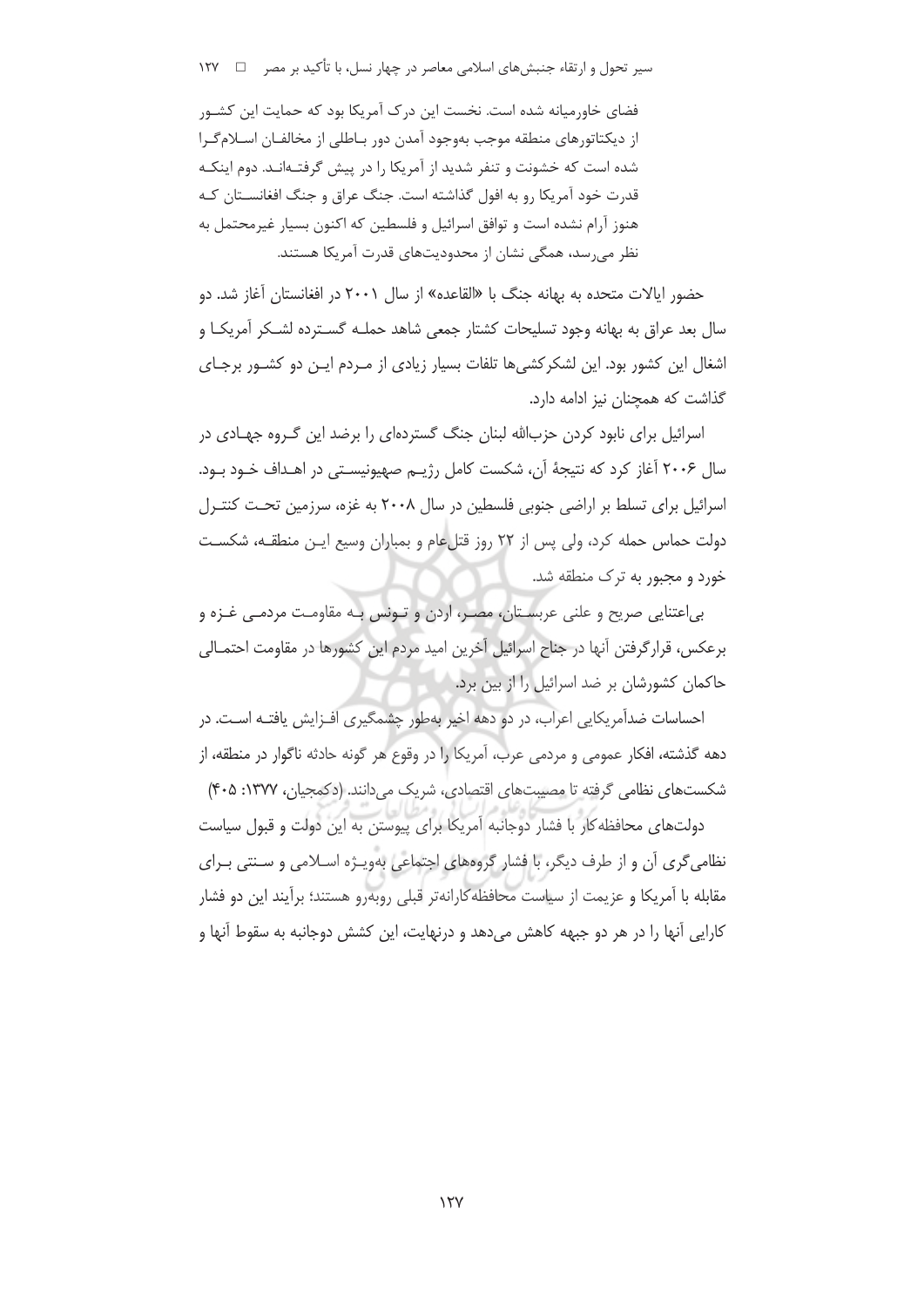یا تغییر سیاست به نفع مردم و تقابل با آمریکا خواهد انجامید. (محمدی، ۱۳۸۲: ۱۵۱)

فساد اقتصادی خاندان حاکم در کشورهای عربی جزو مشهورات مردمان این سرزمین هـا درآمده است. اما فساد سیاسی و حاکمیت همیشگی و خانوادگی رؤسای جمهور و فضای بسته سیاسی، تلخی این واقعیات نهچندان روشن را برای مردم این کشورها دوچندان می کند. نـرخ بیکاری در مصر که بر طبق آمارهای رسمی ۱۰ درصد اعلام شده، بـهمراتـب بـالاتر از ایـن است؛ تورم ١٠ درصد است و درآمد ماهيانه مردم از ۵۰ پورو تجاوز نمي كند.

چهل درصد جمعیت هشتاد میلیونی مصر زیر خط فقر هستند و با روزی کمتر از یکونیم يورو زندگي ميكنند.

یمن همچنان فقیرترین کشور جهان عرب است؛ میانگین درآمد سالیانه هـر فـرد در ایـن کشور بیشتر از ۱۳۰۰ دلار نیست و حدود نیمی از جمعیت این کشور روزانـه بـیش از ۲ دلار درآمد ندارند. از نظر میانگینهای رشد آموزشی نیز بدترین و پایین تـرین میـانگینهـا را دارد، به گونهای که فقط ۵۴ درصد از مردم این کشور توان خوانـدن و نوشـتن دارنـد. (خبر گـزاری فارس، ١٣٩٠/٢/٢٨)

#### دو. جمهوری اسلامی ایران پیش چشم جهان

رسانههای بزرگ جهان به دلایل مختلف در تولید گزارش و خبر و تحلیل، از یکدیگر سـبقت می گیرند. رسانههای غربی با برجسته کردن خطر هستهای ایران و اعبلام لحظـه بـه لحظـه اخبار وقایع پس از انتخابات، می کوشند چهره ایران را نزد کشورهای منطقه مخـدوش کننـد. اما نظرسنجی های بین المللی نشان می دهد با گذشت زمان، مردم منطقه از موضـع هسـتهای ایران، حتی با وجود دستیابی به تسلیحات هستهای حمایت می کنند.

به گزارش وبسایت خبری بی.بی.س، بررسی|ی که توسط مؤسسه زاگبی، دانشگاه مریلند و مؤسسه تحقیقاتی بروکینگز در واشنگتن انجام شده است، نشان میدهـد ۶۷ درصـد مـردم خاورمیانه معتقدند ایران حق دستیابی به انرژی هستهای را دارد و فشارهای بین المللـی بایـد متوقف شود، و تنها ٢٢ درصد گفتهاند فشارهای جهانی برای توقف برنامههای اتمی ایران باید ادامه یابد. ۴۴ درصد از پاسخدهندگان گفتهاند دستیابی ایران بـه سـلاح اتمـی واقعـهای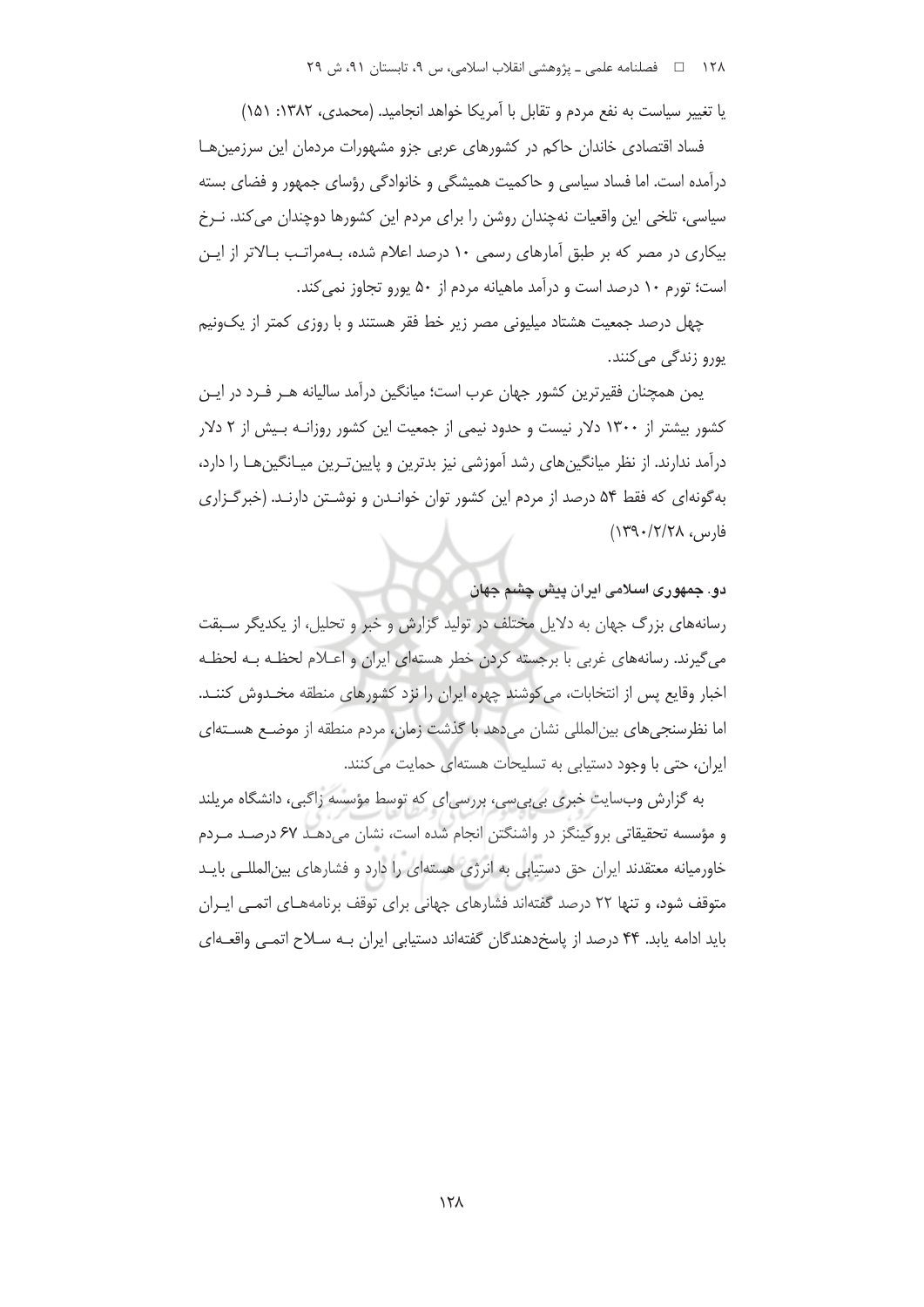سیر تحول و ارتقاء جنبشهای اسلامی معاصر در چهار نسل، با تأکید بر مصر ها ١٢٩

مثبت برای خاورمیانه است، ۲۹ درصد آن را حادثهای منفی خواندهاند و ۱۲ درصد هم گفتهاند اهمیتی ندارد. در پاسخ به این سؤال که «بزرگترین دشمن منطقه کدام کشـورها هسـتند؟» ۷۷ درصد اعراب آمریکا و بعد اسرائیل را دشمن و تهدید منطقه خواندهاند و تنهـا ۱۰ درصـد آنها ایران را تهدیدی برای منطقه دانستهاند. (سایت خبری تابناک)

یکی از محققان جوزه خاورمیانه در سال ۱۹۹۶ درباره اثرگذاری جمهوری اسلامی ایـران بر منطقه می نویسد:

تحولات سیاسی و اجتماعی ایران در این دوره نهتنها به موقعیتی برای آزمـایش و نوسازی، بلکه محلی برای آزمایش قدرت اسلام بهعنـوان عامـل سیاسـی ایـن عصر و نیروی مقابلهکننده با غرب تبدیل شده است. منطقـه خلـیج فـارس در آینده نزدیک صحنه تغییرات سریع اجتمـاعی و تحـولات بیرونـی خواهـد بـود. مشکلات داخلی بهخصوص بیکاری، تـورم، کمـکـهـای خـارجی در کشـورهای عربی همه و همه به خشونت، بی ثباتی و احساس نیاز به تحولات سیاسی منجـر می شوند. کشورهای منطقه عمـدتاً مـدل ایـران قبـل انقـلاب هسـتند. (فسـت،  $(\lambda \wedge \cdot)$   $\forall \lambda \cdot$ 

جوانان عرب بهدلیل مشکلات اقتصادی ناامیدکننده در جستحوی راهی پیرای زنیدگی در آینده، به حرکتهای اسلامی روی میآورند.

انقلاب اسلامی در مصر می تواند ضربات زیـادی را بـه منـافع غـرب در سرتاسـر جهـان عرب وارد سازد و موجب تحریک انقلابهای اسپلامی در کشـورهای دیگـر شـود. رهبـری ایران در پی کنترل تمام جهان عرب و ایجاد جنگ صلیبی در ابعاد فرهنگی بـا غـرب اسـت.  $(FV:U)$ همان:

روزنامه انگلیسی «میدل ایست تایمز» معتقد است آمریکا در حال باخت عرصه و بازی در خادرمیانه به ایران است و سطح اعلوم انسانی ومطالعات فرسی

به نظر می رسد ایران در حال گسترش نفوذ و فتح مناطق بیشتری در خاورمیانه است و این به ضرر آمریکـا و متحـدانش مــ باشــد. در واقــع تحـولات اخیــر در خاورمیانه از جمله در لبنان مطابق خواست آمریکا پیش نرفته است. (صفاتاج،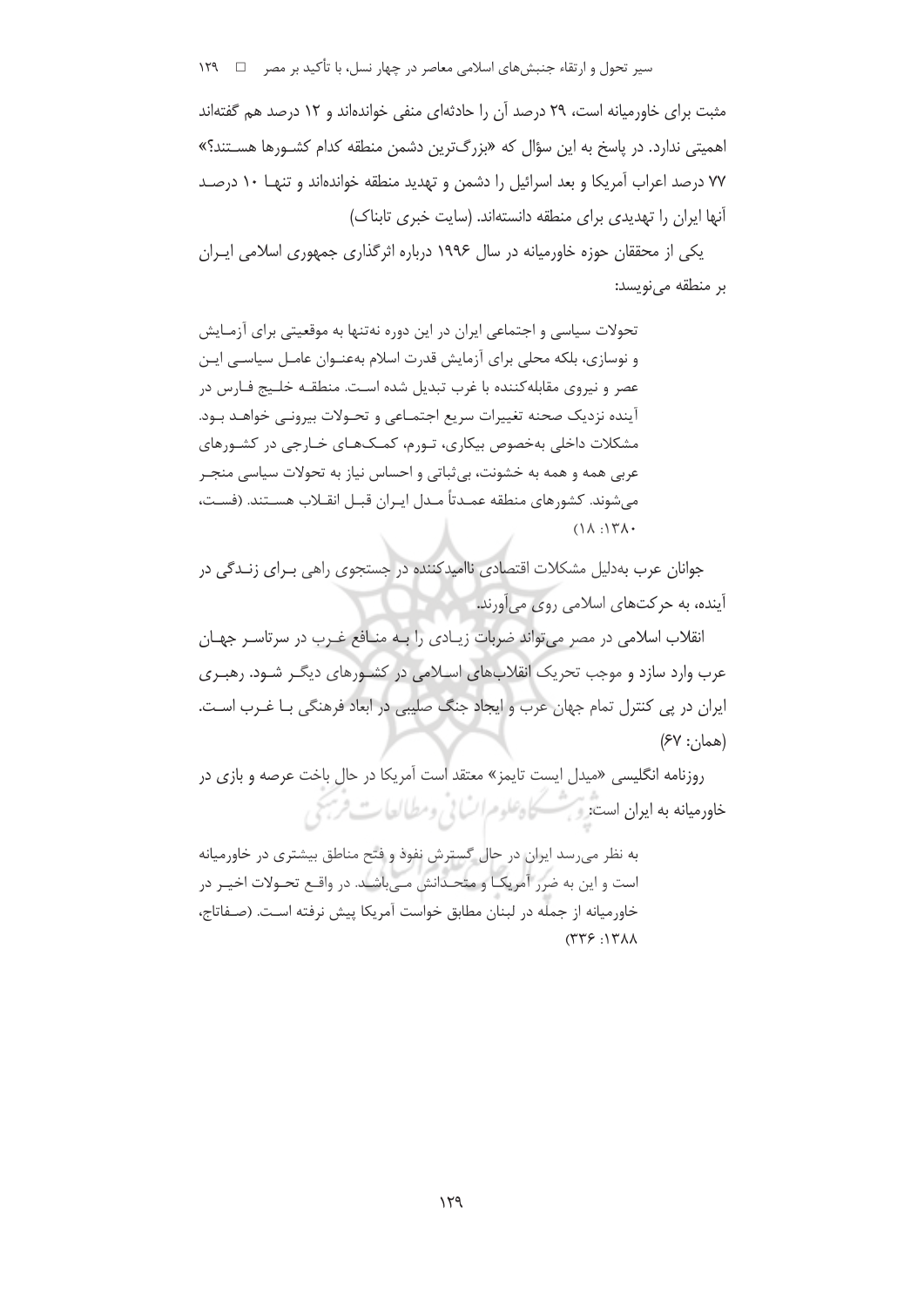یکی از متفکران مصری دربارہ الگو بودن جمهوری اسلامی می نویسد:

انقلاب ایران موفق به تأسیس نظامی مردمسالار و آنچنان فضـای سیاســی بـازی شد که بهسختی می توان نظیری برای آن در جهان عرب یافت؛ حتی در میـان آن دسته که از پیشرفت اقتصادی قابل توجهی برخوردار بودهاند یا حکومتهای عربی سکولاری که با وجود استبداد مطلق خود، به سکولاریسم خود در میان نظامهـای عربي مي بالند. موفقيت الگوي ايران اسلامي از حکومتهاي مادامالعمر حکمرانــان عرب مستثناست و نمونهای از موفقیت چرخش واقعی قدرت را نشان میدهـد. در ایران رئیسجمهور با رأی مردم و تنها برای دو دوره (متوالی) و نه بیشــتر انتخــاب میشود. انتخابات مجلس نیز آزادانه و با مشارکت طیفهـای سیاسـی مختلـف در این کشور بر گزار می شود. (سیداحمد و شوبکی، ۱۳۸۸: ۲۰۸)

#### سه. شکست الگوهای رقب

همان طور که گفته شد، اخیراً گفتمان حاکم بر جهان عرب، نیروهای بیگانه و فقـدان عـدالت بین|لمللی و طرفداریهای دائمی آمریکا از اسرائیل را از عوامل افزایش جماعتهای اسلامی و توسعه خشونت مي داند. (همان: ١٨١)

حال باید دید گروههای مختلفی که بهعنوان نخبـه و فعـال سیاسـی \_ اجتمـاعی مطـرح هستند، در چه جایگاهی به سر می برند. دیدگاه سلفی و تکفیری، منقطع از محتوا و مقتضیات زمان و واقعیات عالم سیاست از یک دهه پیش در سطح داخلی به بنبست رسـید و بـا آغـاز هزاره جدید در سطح جهانی نیز با شکست روبهرو شد. (همان: ۲۲۴)

طبق أنچه از وضعیت آمریکا و دولتهای غریگرا گفته شد، ساختار حـاکم پـر کشـورهای عرب نيز مدل دموکراسي و انتخاباتي است که به صورت فرمايشي اجرا مي شود و نتايج خـود را در صحنه اقتصادی، سیاسی و سیاست خارجی در عمل به نمایش گذاشته است.

كاه علوم السابي ومطالعات فرسخي چهار. اسقاط نظام خواسته تمام ملت

به نظر می آید در محوری ترین شعاری که توسط همه ملتهای بهپاخاسته سرداده می شود، اصلي ترين آسيبشناسي يک\_د سال اخير نهفته است. اين بار انقلاب و قيام و مقابله کــاملاً مردمی و تودهای و فراگیر است. نهضتهای نسلهای گذشته، یا توسط احزاب و جمعیـتهـا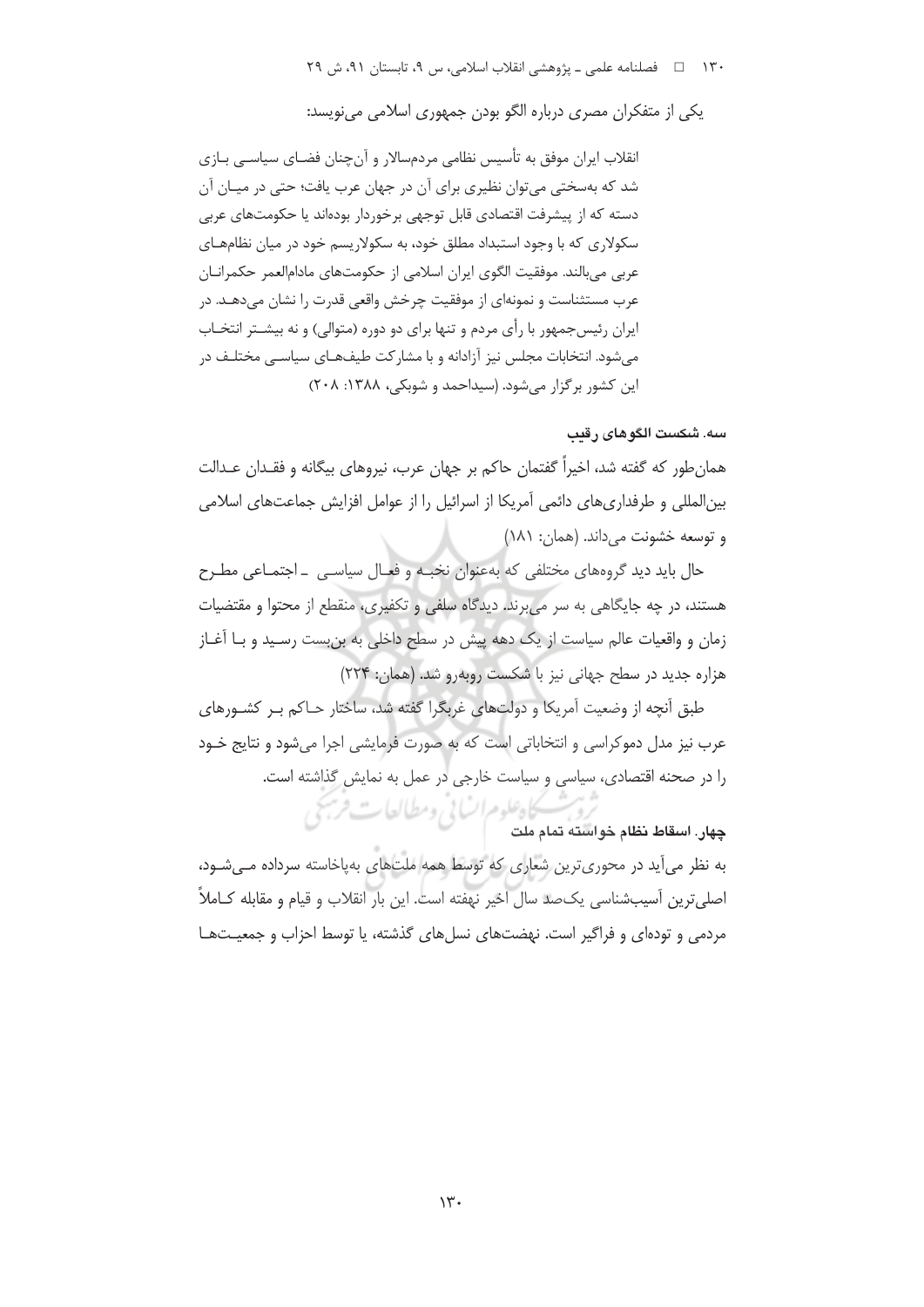تشکیل می شد و یا توسط گروههای هم سود نظامی رخ می داد و یا اینکه یک قبیلـه یـا یـک منطقه جغرافیایی صرفاً دست به قیام میزدند. گستردگی اعتراضها نشان میدهد کـه عمـق نارضایتی و مطالبه تغییر همهٔ اقشار این کشورها را دربرگرفته است. از سوی دیگر، نبود نامی از احزاب و شخصیتهای مطرح سیاسی، اجتماعی و یا مذهبی شاخص همین سـخن شـعبی بودن قيام را تأييد مي كند؛ قيامي مردمي براي ساقط كردن نظام. مشاهده شـد سـه نسـل از جنبش های اسلامی منطقه، یا صددرصد مردمی نبودند و یا به دنبال ساقط کردن نظام نبودند و یا اینکه تغییر نظام اولین هدف این جنبش هـا نبـود. بـرعکس، جریـان هـا و برنامـههـای منحرفکننده جنبشها با ایجاد تغییرات بـهظـاهر بنیـادین در نظـام باعـث تحلیـل رفـتن و فروکش کردن اعتراضات درون جامعه می شد.

#### نتيجه

نسل اول نهضتهای اسلامی با قیام برضد استعمار و ضعف عثمـانی، بـه دام دولـتهـای سلطنتي \_ مشروطه افتادند؛ نسل دوم با قيام برضد وابستگي و بيءدالتي به دام دولتهاي سوسیالیستی ۔ نظامی افتادند؛ نسل سوم نهضتهای اسلامی نیـز بـا حرکـت گـام بـه گـام فرهنگی \_ سیاسی خواستار ورود و مشارکت در سیاست شدند که بهنوعی از صـحنه حـذف و یا به افراطگرایی مذهبی کشانده شدند. اما این بار هدف گذاری قیام و انقلاب، برطـرف کـردن اصل مشکل، یعنی اسقاط و سرنگونی نظام با یکپارچگی ملی و اسلامی است.

هرچند به نظر می آید پایداری جمهوری اسلامی ایران بر اصول اسلامی و شعارهای دینی خود تا دستیابی به آستانه موفقیتهای بزرگ ملی و منطقهای و جهانی|ش، یکبی از عناصـر اصلی ایجادکننده قیامهای اخیر است، اما باید گفت، الگوی رفتار سیاسی امام خمینی،نَتَرَّهُ در برانداختن نظام وابسته به غرب بهجای وارد شدن به رقابتهای سیاسی مهمترین درسی است که نسل سوم نهضتهای اسلامی آموختند و به کار بستند.

روزنامه «جروزالم پست» در مقالهای نوشت: مصر السام

مصر در مسیر تبدیل شدن به ایرانی دیگر قـرار گرفتـه اسـت. در مـاه سـپتامبر برگها در غـرب شـروع بـه ريـزش خواهنـدكرد و سياسـتهـاى غـرب دربـاره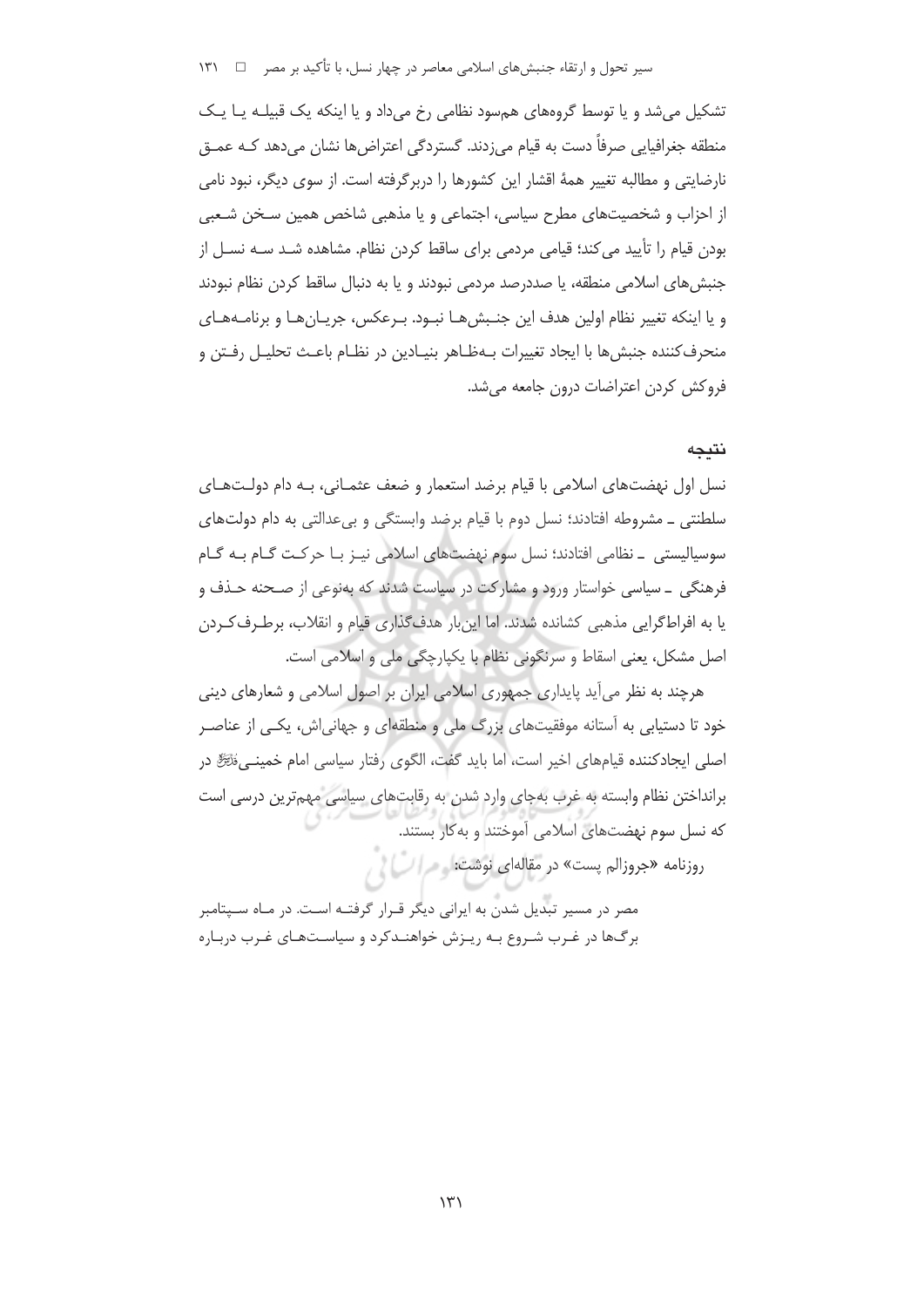خاورمیانه نیز دستخوش تغییر خواهنـد شـد. کارشناسـان سیاسـی پـیش;بینـی می کنند که مصریها مجلسی با ارکان اسلامی و بسیار تندرو را تشکیل خواهند داد که این پارلمان قانون اساسی افراطی اسلامی را تدوین خواهـد کـرد. دولـت جدید مصر نیز در همین راستا از سیاستهای افراطی و دستکم اسلامی مدون پیروی خواهد کرد. (واحد مرکزی خبر، ۱۳۹۰/۳/۱۰)

امت اسلامي در طي يک\_مد سال هجوم استعمار و حضور فرهنگي، سياسي، اقتصـادي و نظامی غرب و عناصر دستنشاندهاش رنج کشیده است و در همه این سـالهـا سـعی کـرده برای رهایی خود چارهای بیندیشد؛ ولی غلبه نظامی، اقتصادی و فرهنگی غرب نتوانسته است این قیامها را ناکام کند. ملتهای فرهیخته و صاحب فکر و تمدن مانند انسان هـای صـاحب اندیشه هستند؛ یعنی هویت دارند، اقدام می کنند، حافظه تاریخی دارند، آسیبشناسی می کنند، از اشتباهات درس می گیرند و بر نقاط قوت پای میفشرند. نسلهای پـی در پـی قیـامهـای مردمی \_اسلامی در منطقه یکی پس از دیگری پختهتـر شـدهانـد. دوری از سـلاح، حضـور فراگير مردمي، دل نباختن به يک رهبر کاريزماتيک، نسـيردن هـدايت جنـبش بـه احـزاب و استقامت کردن و عقب ننشستن از صحنه مبارزه، تکبه نکردن به دولتهای خارجی، اطمینان نداشتن به ادبیات غیردینی و غربی و سرانجام، تکیه بر هویت بـومی \_ اسـلامی مهـم تـرین دستاورد نسل چهارم نهضتهای اسلامی است.

این انقلابها ملی هستند، ولی ملی گرایی نژادپرستانه، میهنـی و یـا عربـی را یـدک نمی کشند. این قیامها عدالتخواه و ضد فساد هستند، ولی سویههای سوسیالیستی بـه خـود نگرفتهاند. این قیامها آزادی خواه و دموکراسی جو هستند، ولی جلوههای سکولار و ضد مذهب ندارند. این انقلابها اسلامی هستند؛ انقلابهایی اسلامی منطبق بر سابقه و تاریخ كشودهاي خودهان بمشرش كاه *علوم السائي ومط*العات فريجي

منابع و مآخذ

م**نابع و مآخذ**<br>۱. آژرون، شارل روبر، ۱۳٦٥*، تاریخ معاصر الجزایر*، ترجمه منوچهر بیات مختاری، مشـهد، دانشگاه مشهد.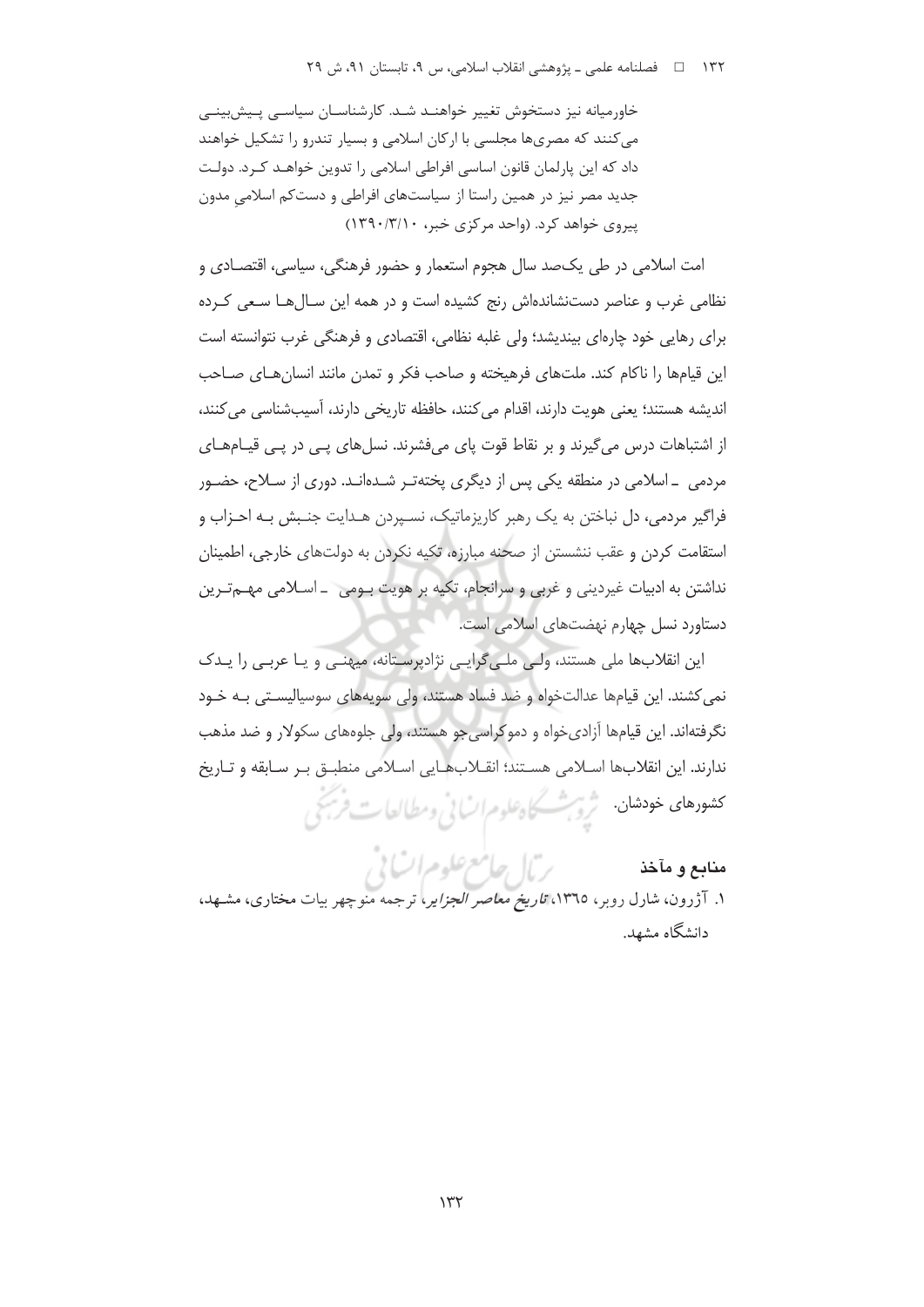- ۲. اسپو زیتو، جـان ال، ۱۳۸۲، *انقــلاب ایــران و بازتــابـهــای جهــانی آن*، ترجمـه محسـن مدیرشانه چی، تهران، مرکز بازشناسی اسلام و ایران.
- ۳. امیری، محسن، ۱۳۸۹، «گسترش جنبشهای اسلامی و استبداد خاورمیانـهای»، هفتـهنامـه یگاه حوزه، شماره۲۹۹.
- ٤. جرجیس، فوازهای، ١٣٨٢، *آمریکا و اسلام سیاسی*، ترجمه سید محمد کمال سـ وریان، تهران، پژوهشکده مطالعات راهیردی.
	- ۵. حلببی، علیاصغر، ۱۳۷۱، *تاریخ نهضتهای دینی ــ سیاسی معاصر*، تهران، بهبهانی.
- ٦. خبرگستزاری فسارس http://www.farsnews.com ١٣٩٠/٠٢/٢٨ خسير شسهاره  $.9.1777.721$
- ۷. خدوری، مجید، ۱۳۶۲،گرایشهای سیاسی در جهان عرب، ترجمه عبدالرحمن عـالم، تهران، دفتر مطالعات سياسي وبين المللي.
- ٨. خواجهسروي، غلامرضا، ١٣٨٩، «موج اسلامي دمو كراسي؛ تأثير انقلاب اسلامي در رونيد دموکر اتیزاسیون کشورهای اسلام<sub>ی</sub>»، *فصلنامه مطالعات انقلاب اسلامی*، شماره ۲۳.
- ۹. درینیک، ژان پیر، ۱۳٦۸، *خاورمیانه در قرن بیستم*، ترجمه فرنگیس اردلان، تهران، نشـر جاو بدان.
- ۱۰. دکمجیان، هرایر، ۱۳۷۷، *اسلام در انقلاب جنبش های اسلامی معاصر در جهان عــرب*، ترجمه حميد احمدي، تهران، كيهان.
- ١١. سيد احمد، رفعت و عمر محمد شويكي، ١٣٨٨، آينده جنبش *هاي استلامي* يس*س از ١١* سپتامبر، تهران، انتشارات دانشگاه امام صادق، لگند العلمی است است
- ۱۲. شبلې، محمود، ۱۳۷۲، *عمر مختار*، ترجمه محمد سارلې، تهران، دفتر نشر فرهنگ اسلامي. ۱۳. صدیقی، کلیم، ۱۳۷۵، *مسائل نهضت هـای اســلامی*، ترجمـه سـیدهادی خسروشـاهی، تهران، نشر اطلاعات.